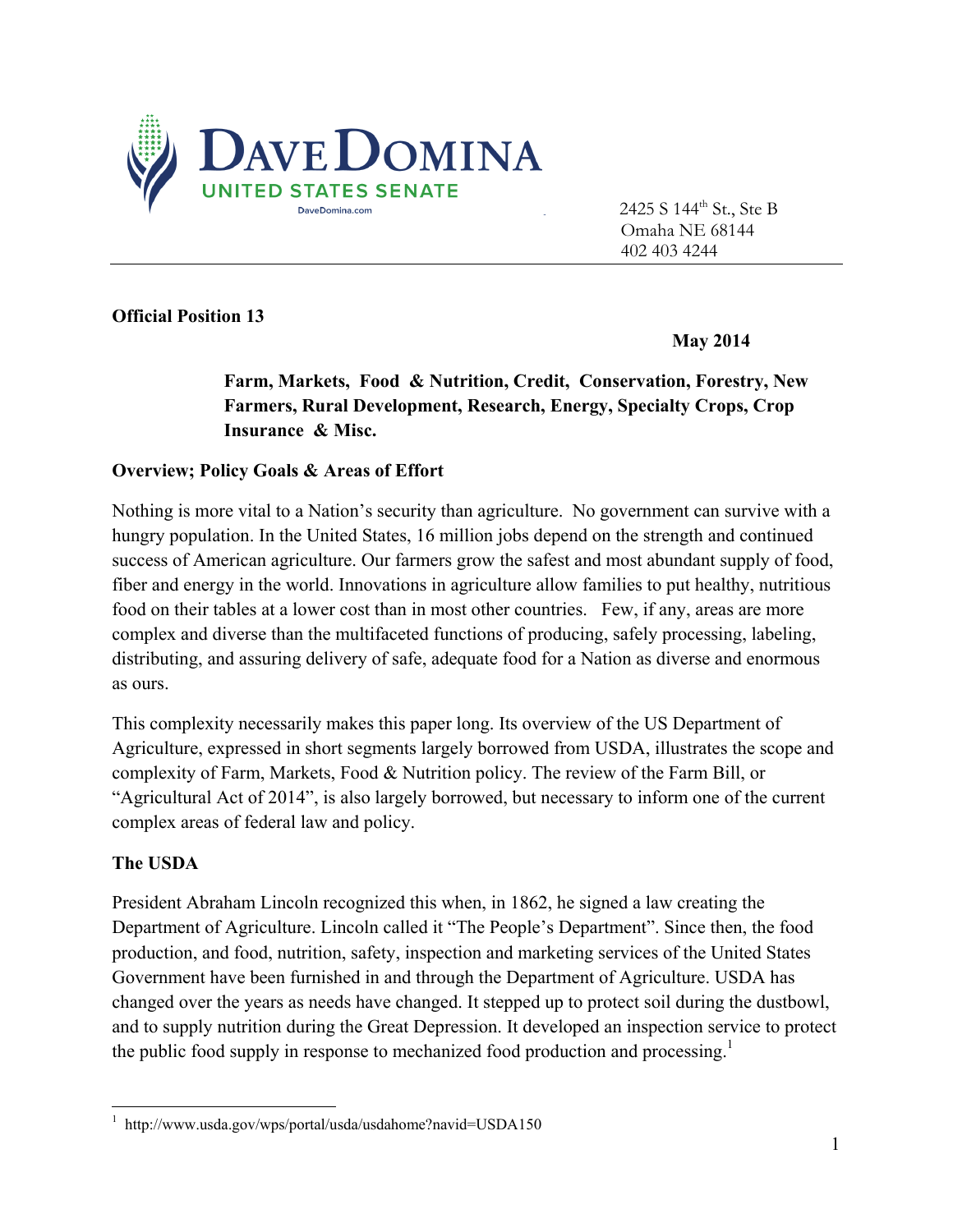The United States Department Of Agriculture covers a wide range of programs and provides broad services. Farm and Foreign Agricultural Services helps to keep America's farmers and ranchers in business as they face the uncertainties of weather and markets. They deliver commodity, credit, conservation, disaster, and emergency assistance programs that help improve the stability and strength of the agricultural economy.

In a different are of USDA, Food, Nutrition and Consumer Services works to harness the Nation's agricultural abundance to end hunger and improve health in the United States. Its agencies administer federal domestic nutrition assistance programs and the Center for Nutrition Policy and Promotion, which links scientific research to the nutrition needs of consumers through science-based dietary guidance, nutrition policy coordination, and nutrition education. In one area of USDA, Farm and Foreign Agricultural Services helps to keep America's farmers and ranchers in business as they face the uncertainties of weather and markets. They deliver commodity, credit, conservation, disaster, and emergency assistance programs that help improve the stability and strength of the agricultural economy.

In a second area, Food, Nutrition and Consumer Services work to harness the Nation's agricultural abundance to end hunger and improve health in the United States. Its agencies administer federal domestic nutrition assistance programs and the Center for Nutrition Policy and Promotion, which links scientific research to the nutrition needs of consumers through sciencebased dietary guidance, nutrition policy coordination, and nutrition education.

USDA Food Safety ensures that the Nation's commercial supply of meat, poultry, and egg products is safe, wholesome, and properly labeled, and packaged. This mission area also plays a key role in the President's Council on Food Safety and has been instrumental in coordinating a national food safety strategic plan among various partner agencies including the Department of Health and Human Services and the Environmental Protection Agency.

Elsewhere, USDA Marketing and Regulatory Programs (MRP) facilitates domestic and international marketing of U.S. agricultural products and ensures the health and care of animals and plants. MRP agencies are active participants in setting national and international standards. At the same time, USDA Natural Resources and Environment ensures the health of the land through sustainable management. Its agencies work to prevent damage to natural resources and the environment, restore the resource base, and promote good land management.

USDA has educational duties, too. USDA Research, Education and Economics is dedicated to the creation of a safe, sustainable, competitive U.S. food and fiber system, as well as strong communities, families, and youth through integrated research, analysis, and education.

USDA is also responsible to help assure the health and welfare of rural America. Rural Development is committed to helping improve the economy and quality of life in all of rural America by providing financial programs to support essential public facilities and services as water and sewer systems, housing, health clinics, emergency service facilities and electric and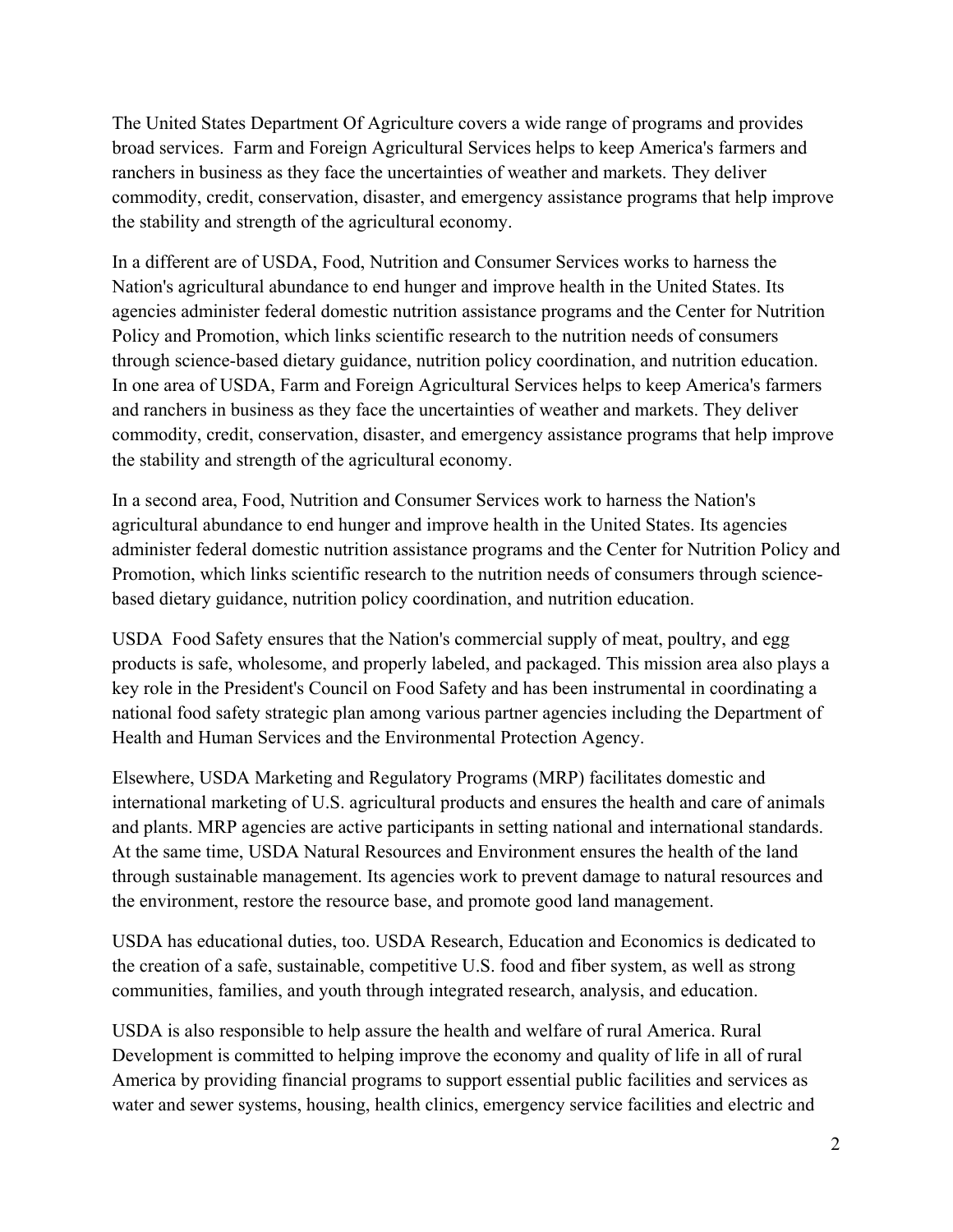telephone service. Rural Development promotes economic development by providing loans to businesses through banks and community-managed lending pools, while also assisting communities to participate in community empowerment programs. RD helps rural areas to develop and grow by offering Federal assistance that improves quality of life. RD targets communities in need and then empowers them with financial and technical resources.<sup>2</sup>

All these areas make a mosaic food, farm, and nutritional support mosaic. Each aspect is central to American life. Each aspect has an epicenter within the country. All aspects have historically been covered by a single Farm Bill because each alone may lack a sufficient constituency to steer complex legislation involving only part of the overall mosaic, through Congress. For example, farmers are now less than 2% of the total population. They are vital to the Nation's health, safety and welfare. But they lack political cloud, unless joined with other interests, to ensure that sufficient attention is focused upon their needs to make sound policy. This is why it is necessary that the food and nutrition components of the Farm, the bill must remain in the same bill.

# **What Law & Policy Now Governs Farm, Markets, Food Safety & Nutrition Issues?**

An assessment of American agricultural law and policy must begin with a thorough understanding and review of the current law. This means the Farm Bill enacted in 2014, and to remain in effect through 2018, must be fully understood. To this end, the *Agricultural Act of 2014*, also known simply as the *Farm Bill* is summarized below, with assistance from identified sources.

A new farm law, the Agricultural Act of 2014 (2014 Farm Act), was signed on February 7, 2014, and will remain in force through 2018—and in the case of some provisions, beyond 2018. The 2014 Farm Act makes major changes in commodity programs, adds new crop insurance options, streamlines conservation programs, modifies some provisions of the Supplemental Nutrition Assistance Program (SNAP), and expands programs for specialty crops, organic farmers, bioenergy, rural development, and beginning farmers and ranchers.

The Congressional Budget Office (CBO) projects that 80 percent of outlays under the 2014 Farm Act will fund nutrition programs, 8 percent will fund crop insurance programs, 6 percent will fund conservation programs, 5 percent will fund commodity programs, and the remaining 1 percent will fund all other programs, including trade, credit, rural development, research and extension, forestry, energy, horticulture, and miscellaneous programs.

 2 http://www.usda.gov/wps/portal/usda/usdahome?navid=USDA\_MISSION\_AREAS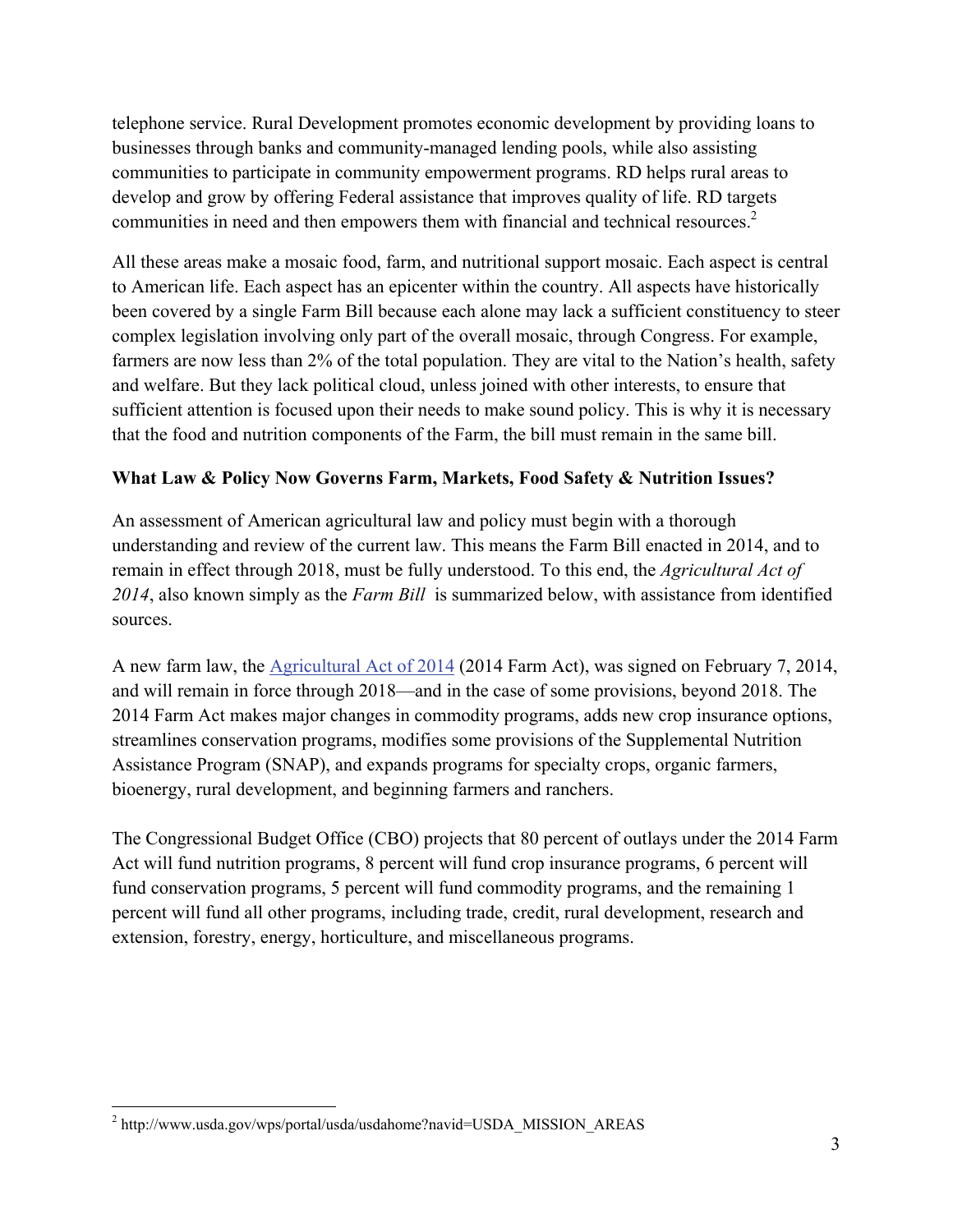#### Projected outlays under the 2014 Farm Act, 2014-2018



Source: USDA Economic Research Service using data from Congressional Budget Office, Cost Estimates for the Agricultural Act of 2014, Jan 2014.

This chart is borrowed from the USDA Economic Research Service.<sup>3</sup>

## **Agricultural Act of 2014**

In the United States, some 16 million jobs depend on the strength and continued success of American agriculture. Our farmers grow the safest and most abundant supply of food, fiber and energy in the world. Innovations in agriculture allow families to put healthy, nutritious food on their tables at a lower cost than in most other countries..

## **Major provisions**

## **Title I: Commodities**

Farmers face unique risks unlike those in other professions. Weather and market conditions outside a producer's control can have a devastating effect on producers, especially family farms. This bill ends direct payments, strengthens crop insurance, and encourages innovative risk management approaches that only provide assistance to producers when their farms are threatened by risks outside their control.

## **Eliminates Direct Payments**

1

Direct Payments, Counter-Cyclical Payments (CCPs), the Average Crop Revenue Election (ACRE) Program, and the Supplemental Revenue Assistance Payments (SURE) Program are repealed at the end of the 2013 crop year, creating \$18.4 billion in savings for deficit reduction.

<sup>&</sup>lt;sup>3</sup> http://www.ers.usda.gov/agricultural-act-of-2014-highlights-and-implications.aspx#.U1PlR1dOD3U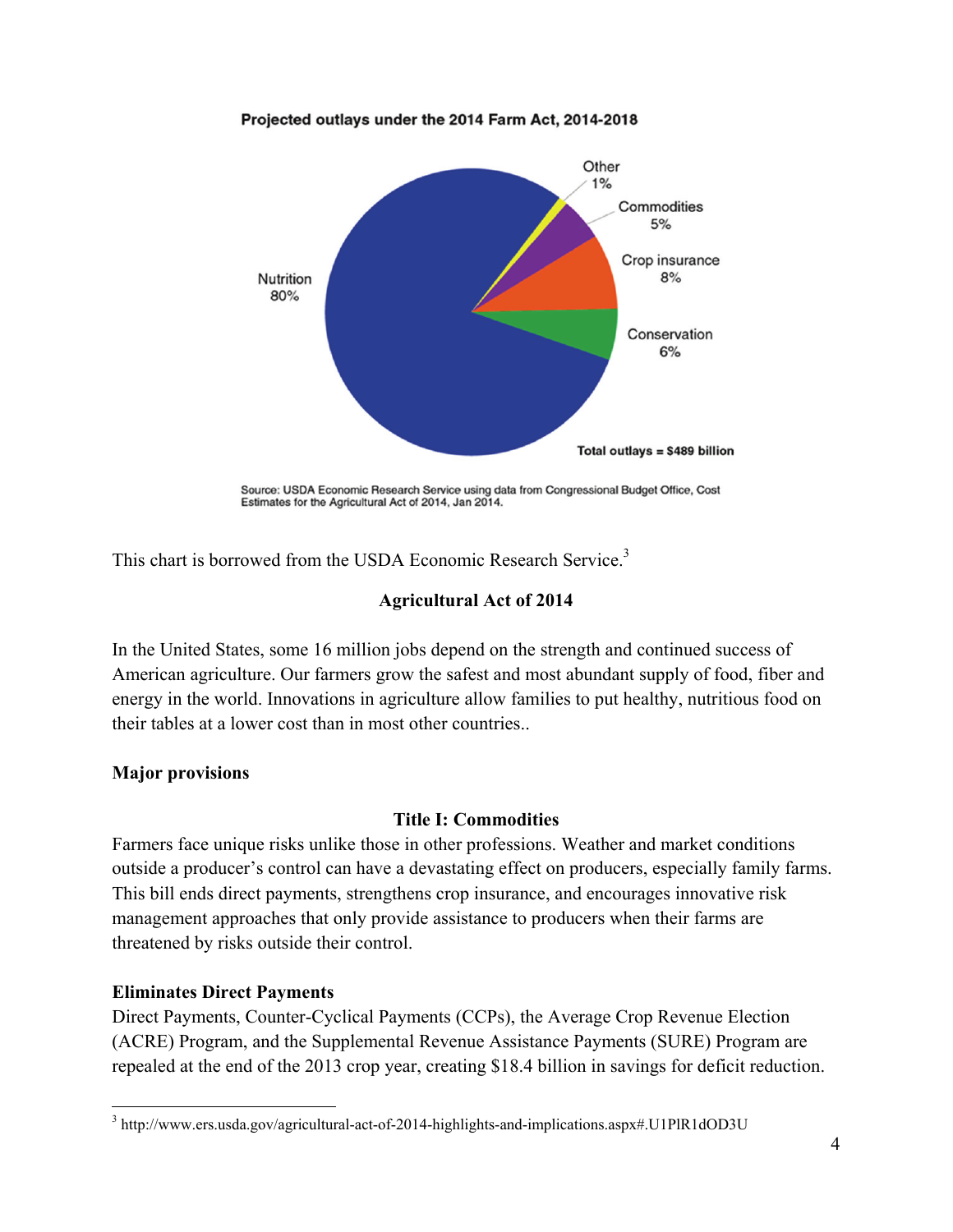## **Ends Farm Payments to Millionaires**

Any person or entity with an adjusted gross income (AGI) of more than \$900,000 will be ineligible for payments from farm subsidy programs, which are now capped at \$125,000 per person including marketing loans for the first time ever. The bill requires the Department of Agriculture to close the "management loophole" by updating its definition of management and allows, for the first time, USDA to put limits on the number of managers on a farm.<sup>4</sup>

# **Responsible Risk Management**

Farmers will have access to risk management tools that complement crop insurance and protect against both price and yield losses. Farmers may choose to participate in either the Agricultural Risk Coverage (ARC) program or the Price Loss Coverage (PLC) program. ARC covers losses at either the individual farm level or at the county-level. PLC provides payments when the price of a crop drops below a reference price. Both programs will make payments using historic base acres, decoupled from production, thereby minimizing the program's influence on farmers' decisions on what and where to plant. In order to be eligible for either program, all farmers must agree to comply with conservation and wetlands requirements. Agricultural Act of 2014 Senate Committee on Agriculture, Nutrition and Forestry

## **Marketing Loans**

The Marketing Loan Program is continued to help provide farmers operating capital for their farms with a loan rate adjustment for upland cotton that is designed to bring the program into better compliance with World Trade Organization (WTO) requirements in response to Brazil's WTO lawsuit.

# **Sugar**

The Sugar Program is continued without changes through 2018.

# **Stronger Dairy Programs**

Recognizing that dairy is a unique commodity, two new programs replace existing dairy programs. The Dairy Margin Insurance program is an insurance program that protects producer margins equal to the difference between the all-milk price and a national feed cost. For small and medium-sized farms, lower premium margin protection is offered on the first 4 million pounds of milk marketed (the annual production of approximately 200 cows). The Dairy Product Purchasing Program gives the USDA flexibility to purchase dairy products when margins fall below \$4.00, and those products will be donated to organizations like food banks, soup kitchens, and homeless shelters. The new purchase program provides a backstop to ensure margins do not fall below the catastrophic \$4.00 level, like they did in 2009. These programs replace the Dairy Product Price Support Program (DPPSP) and the Milk Income Loss Contract Program (MILC).

 $\overline{a}$ <sup>4</sup> Extensive Federal Research supports each area of the 2014 Farm Bill. See, http://www.ers.usda.gov/agriculturalact-of-2014-highlights-and-implications/ers-policy-related-research.aspx#.U1PlrVdOD3U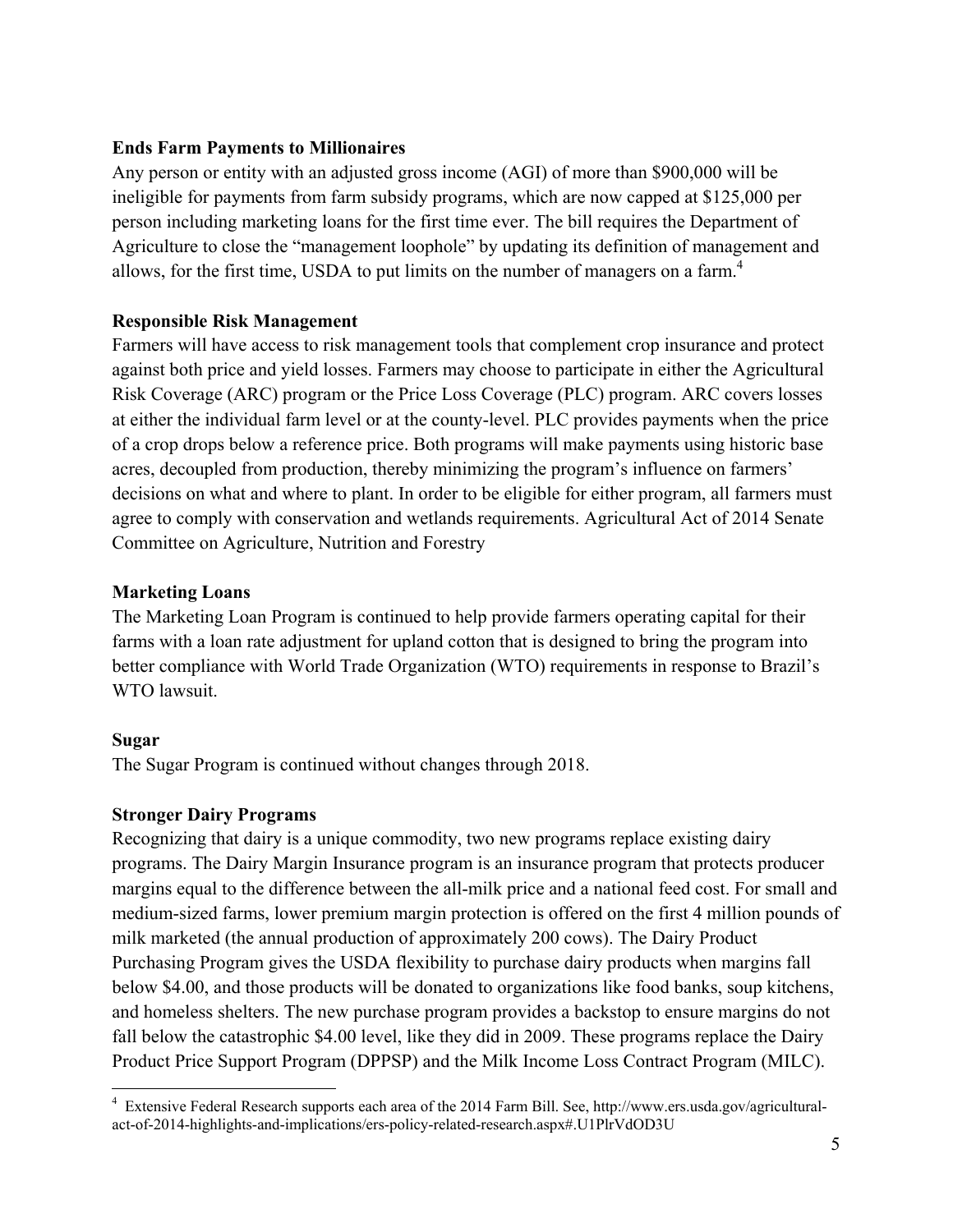## **Livestock & Supplemental Disaster Program**

The bill extends supplemental disaster assistance for producers whose livestock has been affected by high mortality rates caused by severe weather, disease, or other acts of nature. This assistance is provided retroactively to October 1, 2011, and the program is made permanent. Additionally, it will provide assistance to livestock producers who have experienced grazing losses due to drought. It also continues assistance for natural disasters that destroy grazing land, honey bees, farm fish, orchard trees, and nursery trees.

## **Title II: Conservation**

The Agriculture Act of 2014 represents the most significant investment in land, water and wildlife conservation in years. The bill helps farmers and ranchers conserve vital natural resources such as healthy soil, clean water, and wildlife habitat. The 2014 Farm Bill continues important conservation investments while streamlining and improving programs to make them more effective and reducing overall spending.<sup>5</sup>

Overall the Farm Bill's Conservation Title saves \$6 billion in mandatory spending by streamlining programs and reducing program duplication. The bill consolidates 23 programs into 13 while still maintaining, and in some cases strengthening, the tools needed to sufficiently conserve land and water resources. While the Farm Bill reduces the number of programs, it preserves the ability to deliver the core conservation purposes and objectives of all existing programs. Agricultural Act of 2014 Senate Committee on Agriculture, Nutrition and Forestry

## **Working Lands**

 $\overline{a}$ 

## **Environmental Quality Incentives Program (EQIP)**

The 2014 Farm Bill continues the Environmental Quality Incentives Program (EQIP), providing farmers and ranchers with important cost-share assistance on working lands for conservation activities that help farmers meet or avoid the need for natural resource regulation.

## **Conservation Stewardship Program (CSP)**

The 2014 Farm Bill continues the Conservation Stewardship Program (CSP) program which encourages higher levels of conservation and the adoption of new and emerging conservation technologies on farms, ranches, and forests. The Farm Bill made changes to the program to ease use and implementation.

 $5$  Conservation research is collected at http://www.ers.usda.gov/agricultural-act-of-2014-highlights-andimplications/ers-policy-related-research.aspx#.U1PlrVdOD3U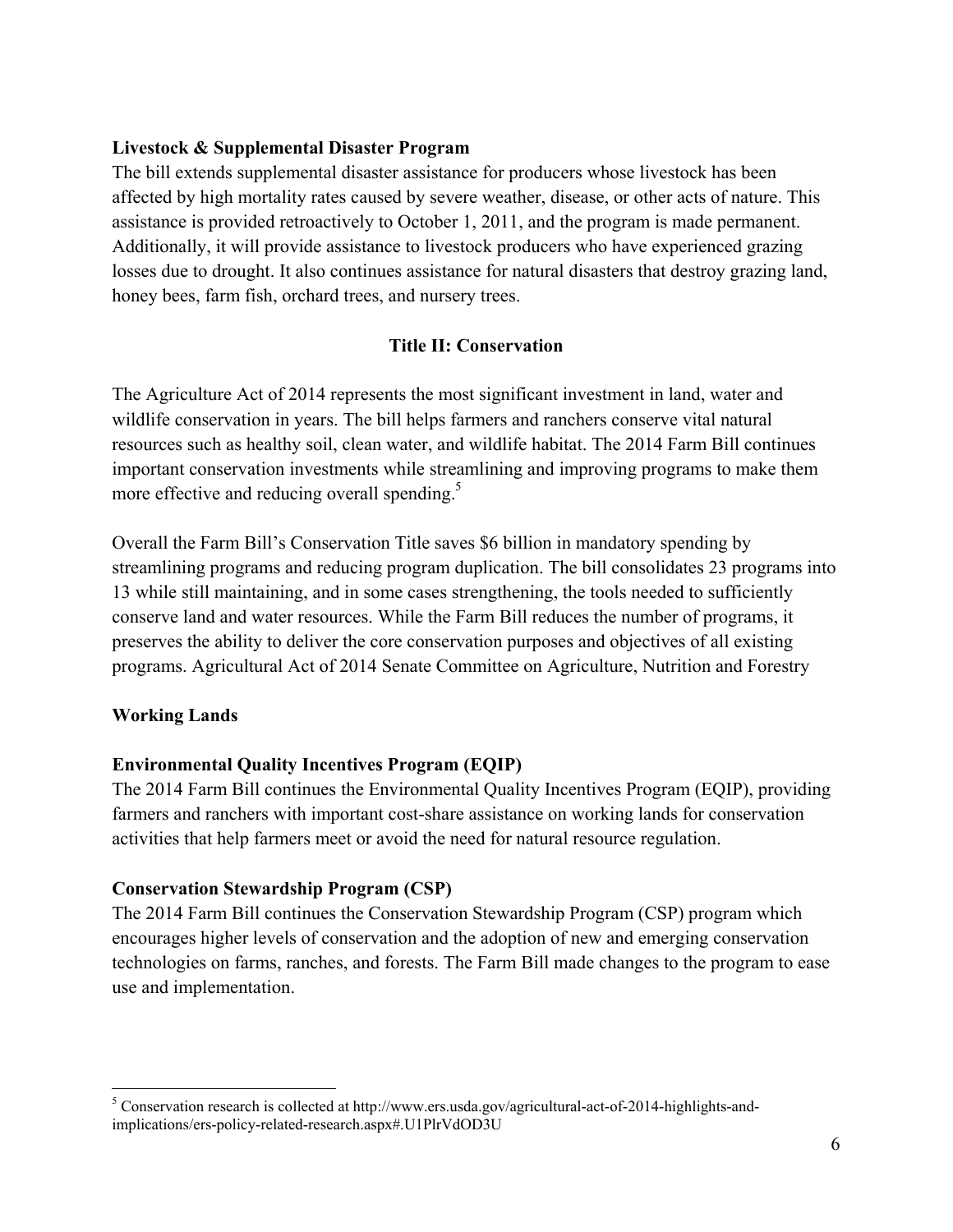## **Conservation Innovation Grants (CIG)**

Conservation Innovation Grants are provided on a competitive basis to encourage the development of new or improved conservation practices. CIG is geared towards projects that offer new approaches to providing producers environmental and production benefits. A new reporting requirement is added to increase program transparency.

## **Voluntary Public Access and Habitat Incentive Program**

Private landowners are able to realize a value-added benefit by creating wildlife habitats and opening their land up to hunting, fishing, and other kinds of public outdoor recreation. This program is continued with funding at \$40 million.

## *Conservation Reserve Program*

## **Refocuses the Conservation Reserve Program**

The Conservation Reserve Program (CRP) helps conserve soil, water and wildlife resources by placing highly erodible and environmentally sensitive land in conserving uses through voluntary contracts with farmers, ranchers and landowners. The Farm Bill provides for a "step down" of the acreage cap over the five-year life of this legislation as follows:

Fiscal year 2014, no more than 27.5 million acres Fiscal year 2015, no more than 26 million acres Fiscal year 2016, no more than 25 million acres Fiscal year 2017, no more than 24 million acres Fiscal year 2018, no more than 24 million acres.

The Farm Bill also allows for a new option for the enrollment of up to 2 million acres of grasslands in the CRP. This gives farmers and ranchers another tool to protect grassland from conversion. Agricultural Act of 2014 Senate Committee on Agriculture, Nutrition and Forestry.

Without question, the Farm Bill is the key piece of federal law expressing the nation's policies toward food and farming. http://www.usda.gov/wps/portal/usda/usdahome?navid=USDA150

# **Regional Conservation Partnership Program**

This new approach to conservation has been called "the future of conservation" by former NRCS Chief Dave White, and will leverage a significant amount of taxpayer dollars while placing emphasis on locally led conservation. The 2014 Farm Bill:

> Establishes a new partnership program which consolidates four programs into one that will support projects that improve soil quality, water quality and quantity, or wildlife habitat in a specific area or region.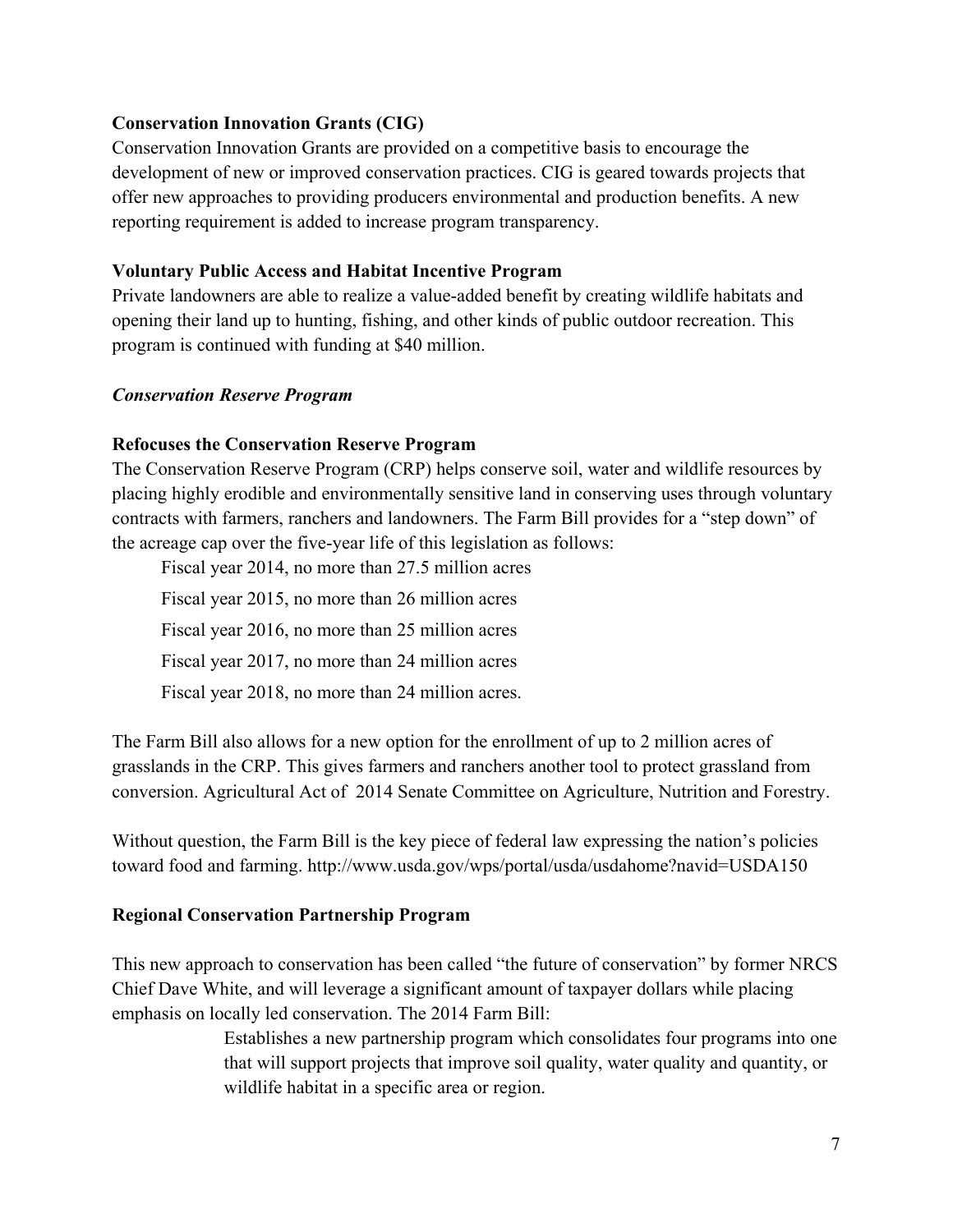Increases transparency and accountability by selecting projects through a competitive, merit-based process to achieve project goals.

Institutes a Critical Conservation Area component through which the Agriculture Secretary shall designate areas with particularly significant water quality and quantity issues and natural resource regulatory pressures.

## *Easements*

## **Simplified Easements Program**

The Farm Bill streamlines three conservation easement authorities into a single program, the Agricultural Conservation Easement Program. The overall program contains two parts: Agricultural Land Easements and Wetland Reserve Easements.

Agricultural Land Easements are used to protect agricultural land from development and keep them devoted to agricultural uses, including keeping grazing lands and important grasslands in grazing and related uses.

Wetland Reserve Easements are used to restore, protect, and enhance wetlands, which are important for water quality, quantity and wildlife habitat in many areas.

Provides sufficient funding and authority through 10-year baseline methods for all types of easements.

## **Conservation Compliance**

The conservation compliance provision included in the Farm Bill reflects the growing role crop insurance plays in helping America's farmers manage risk. Conservation compliance links basic conservation requirements to crop insurance premium subsidy.. These conservation requirements also apply to agricultural producers participating in the commodity support programs in Title I and all conservation programs.

## **Sodsaver**

The Sodsaver provision increases individual accountability by reducing farm program benefits to farmers producing on newly broken lands. Sodsaver does not prohibit farmers from breaking out new land; it ensures they do so at their own risk, and not at the expense of taxpayers.

# **Grazing Land**

The program is reauthorized to improve private grazing land by offering technical assistance and educational activities to landowners looking to better manage their land.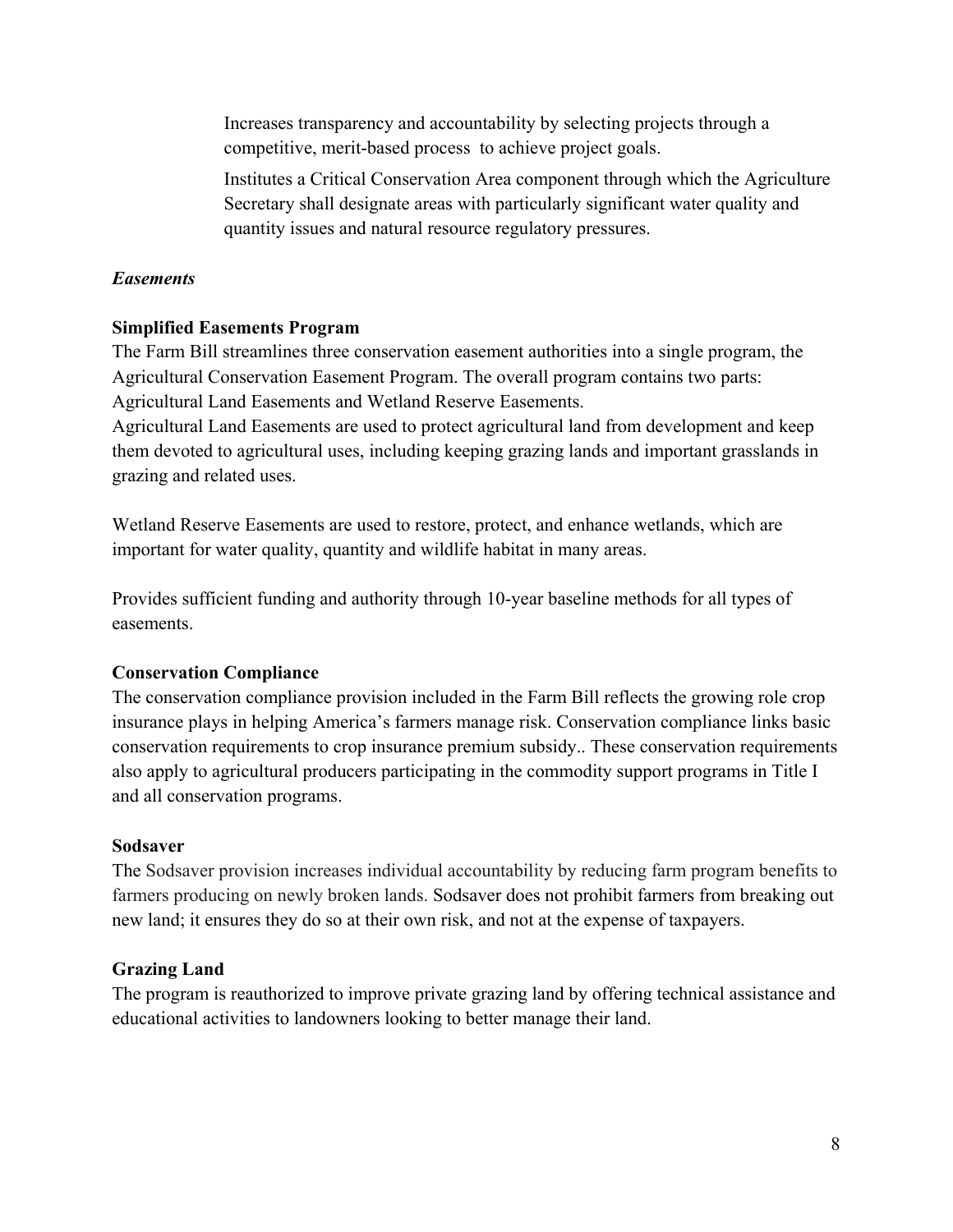## **Grassroots Source Water Protection Program**

State rural water associations are encouraged to use technical assistance in order to promote conservation activities that protect the quality of our nation's drinking water through this program.

#### **Small Watershed Rehabilitation Program**

Many of the flood control structures (mainly dams) in our country are reaching their maximum life expectancy. This program provides for projects to improve their longevity.

## **Payments in Lieu of Taxes (PILT)**

The Farm Bill reauthorizes the PILT program for one year. This program provides Federal payments to local governments that help offset losses in property taxes due to non-taxable Federal lands within their boundaries. PILT payments help local governments carry out services such as firefighting and police protection and construction of public schools and roads.

## **Title III: Trade**

The United States maintains a significant trade surplus in agriculture, which is one of the few sectors where we export more than we import. The Agriculture Act of 2014 continues that leadership with a focus on opening new markets and fighting trade barriers. It also recognizes the importance of America's leadership in times of food emergencies and reforms key policies to reduce waste in the system and provide flexibility to respond to changing food aid needs. Through the modest, common sense reforms through the Farm Bill, our international food aid programs will be able to reach additional 500,000 hungry people around the world.

## *Agricultural Trade Promotion*

## **Export Credit Guarantee Program (GSM-102)**

This program provides export credit guarantees to help ensure the availability of credit to finance the exports of U.S. agricultural products to countries where financing might not be available. To address concerns related to the Brazil WTO case, current levels of export credit guarantees are maintained at \$5.5 billion. This works to ensure compliance with the dispute settlement with Brazil, while maintaining United States export competitiveness for agriculture.

## **Market Access Program**

This program provides matching funds to promote U.S. agricultural products in overseas markets.

## **Foreign Market Development Program**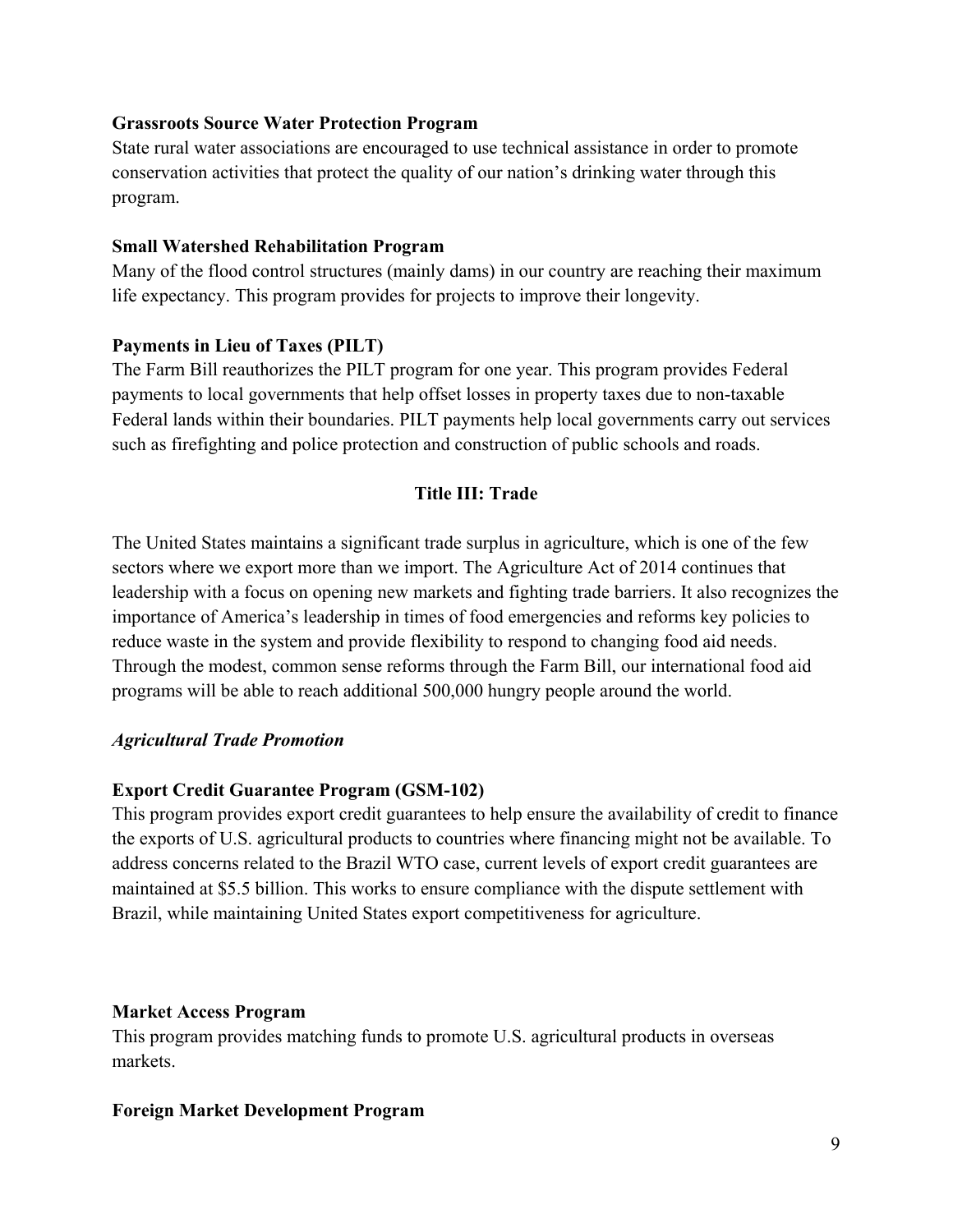This program provides matching funds to nonprofit commodity or trade associations to aid in the long-term expansion of export markets for U.S. agricultural products.

# **Emerging Markets and Facility Guarantee Loan Program**

This program provides funding for technical assistance to promote U.S. agricultural products to emerging markets and supports loan guarantees to establish or improve agriculture-related facilities in emerging markets.

# **Technical Assistance for Specialty Crops**

This program provides financial assistance to producers and exporters of specialty crops in addressing barriers to trade for their products in overseas markets. The bill revises the "Purpose" section of the program slightly to ensure that technical barriers to trade (e.g., burdensome regulatory requirements) can be addressed under the program.

## **Global Crop Diversity Trust**

The Trust provides for storage and maintenance of seed from food crops from all over the world in a facility in the Arctic Circle in northern Norway. The bill authorizes funds through 2017 to fund the Global Crop Diversity Trust. U.S. contributions may not exceed one fourth of the total of funds contributed to the Trust from all sources.

# *International Food Aid Programs*

## **Speeds Emergency Food Aid Response**

The bill increases amounts of Food for Peace funds available to support strategic prepositioning, which brings food aid commodities to at-risk regions before food emergencies strike.

## **Farmer to Farmer**

This program, which is within Title II, sends American citizens with valuable agricultural skills to areas in developing countries that need technical assistance.

# **McGovern-Dole**

This program facilitates distribution of food commodities through schools in developing countries through partner organizations to improve food security, reduce hunger, and improve literacy. The program has projects in over 40 countries and feeds about 5 million children in need every year.

## **Local and Regional Food Aid Procurement**

Local and Regional Food Aid Procurement allows organizations to purchase food through local and regional markets. This promotes stability by supporting local producers and economies. By linking local and regional purchasing with the McGovern-Dole International Food for Education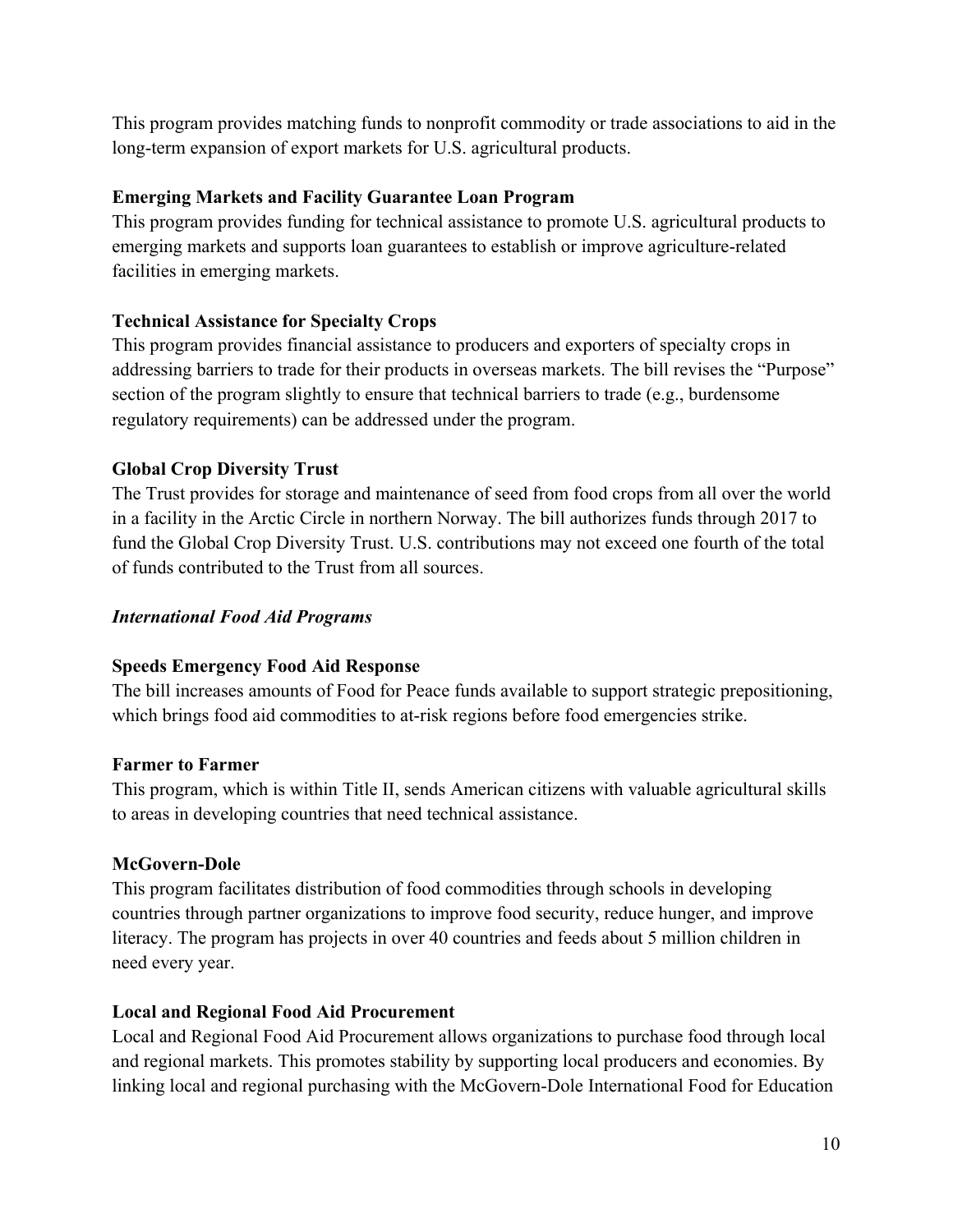and Child Nutrition Program in the application process, this bill also encourages project graduation for schools participating in McGovern-Dole.

# **Food Aid Quality**

The bill puts into action the recommendations of a study authorized by the 2008 Farm Bill to research U.S. Food Aid quality. The Administrator is given increased flexibility to improve the nutritional profile of food aid for target populations, such as children under five and mothers. Agricultural Act of 2014 Senate Committee on Agriculture, Nutrition and Forestry 7

# **Title IV: Nutrition**

The Agricultural Act of 2014 strengthens the integrity and accountability of federal nutrition programs, while preserving access to critical food assistance for families The bill also establishes and expands programs that provide healthy foods to low-income children, seniors and families.<sup>6</sup>

## *Supplemental Nutrition Assistance Program*

## **Cracks Down on Trafficking**

The Department of Agriculture will receive additional funds to prevent trafficking of food assistance benefits and to strengthen retailer program integrity.

## **Prevents Lottery Winners from Receiving Food Assistance**

Anyone with substantial lottery or gambling winnings will lose benefits immediately after receiving winnings. Winners will be prevented from receiving new benefits if they do not meet the financial requirements of SNAP.

# **Prevents College Students from Misusing Benefits**

Limits SNAP eligibility for college students based on Perkins program criteria. This focuses eligibility on those participating in technical and vocational ed programs, primarily 2 year colleges, trade studies, remedial course work, basic adult literacy, or English as a  $2<sup>nd</sup>$  language.

# **Improves the Quality of Participating Retail Stores**

Requires participating retailers to stock a greater quantity and variety of staple foods, including perishable items like fruits and vegetables. This will ensure retailers offer a more robust supply of staple foods, while still protecting food access for participants.

## **Closes Gap in Standards for Utility Allowance**

<sup>&</sup>lt;u>.</u>  $6$  Nutrition research by USDA and other federal agencies may be accessed at http://www.ers.usda.gov/agriculturalact-of-2014-highlights-and-implications/ers-policy-related-research.aspx#.U1PlrVdOD3U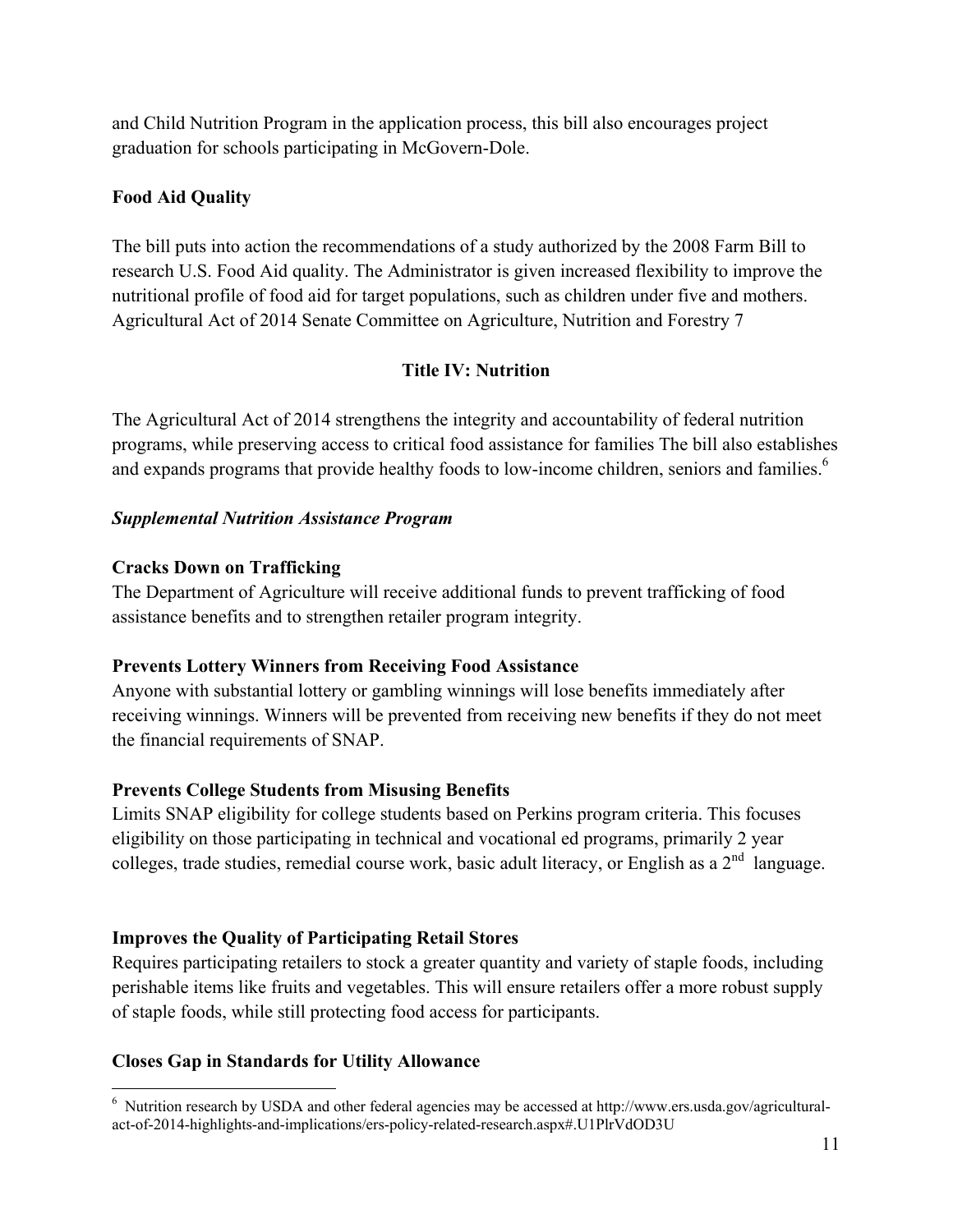Benefits allocations are determined using both income and expenses. The Standard Utility Allowance is used by many states to estimate average utility costs in order to make benefits determinations. This provision will stop states from issuing extremely low LIHEAP benefits to qualify households to receive Standard Utility Allowances for the sole purpose of increasing their SNAP benefits. This provision will not affect any households that demonstrate a utility cost.

## **Preserves SNAP Nutrition Education**

This program supports projects that improve the likelihood individuals eligible to receive SNAP will choose physically active lifestyles and make healthy food choices within a limited budget, consistent with the current Dietary Guidelines. The bill adds physical activity as an eligible use of the program, and maintains current funding levels. The overwhelming majority of SNAP recipients who can work do so. However, many people receiving food assistance benefits are working poor, or underemployed individuals looking for stable, full-time work. The Farm Bill provides up to ten states with an opportunity to test new work and training activities that eliminate many of the barriers to employment such as lack of childcare or transportation. The bill also continues the current SNAP Employment and Training program and strengthens oversight and accountability to improve outcomes.

## *Additional Nutrition Programs*

## **Gives Seniors Access to Healthy Fruits and Vegetables**

The bill maintains funding authorizations at current levels for the Commodity Supplemental Food Program (CSFP). Transitions CSFP to a program for senior citizen populations while allowing the small percentage of women and children currently enrolled in CSFP to continue to receive services through the program until they have exceeded the age of eligibility. Women, infants and children will all be served by the Women, Infants, and Children (WIC) program, which is more suited to meet their needs.

## **Increases Assistance for Food Banks**

Local food banks are struggling to provide enough food to needy families in their area. The Emergency Food Assistance Program (TEFAP) helps supplement the diets of low-income individuals by providing emergency food and nutrition assistance, largely through food banks. The bill also provides additional funding to help meet the immediate high need at food banks.

## **Department of Defense Fresh Program**

The bill maintains current funding for the Department of Defense Fresh Program, which distributes fresh fruits and vegetables to schools and service institutions. It also continues to allow the Agriculture Marketing Service to conduct pilots to allow states to source locally.

## **Senior Farmers Market Nutrition Program**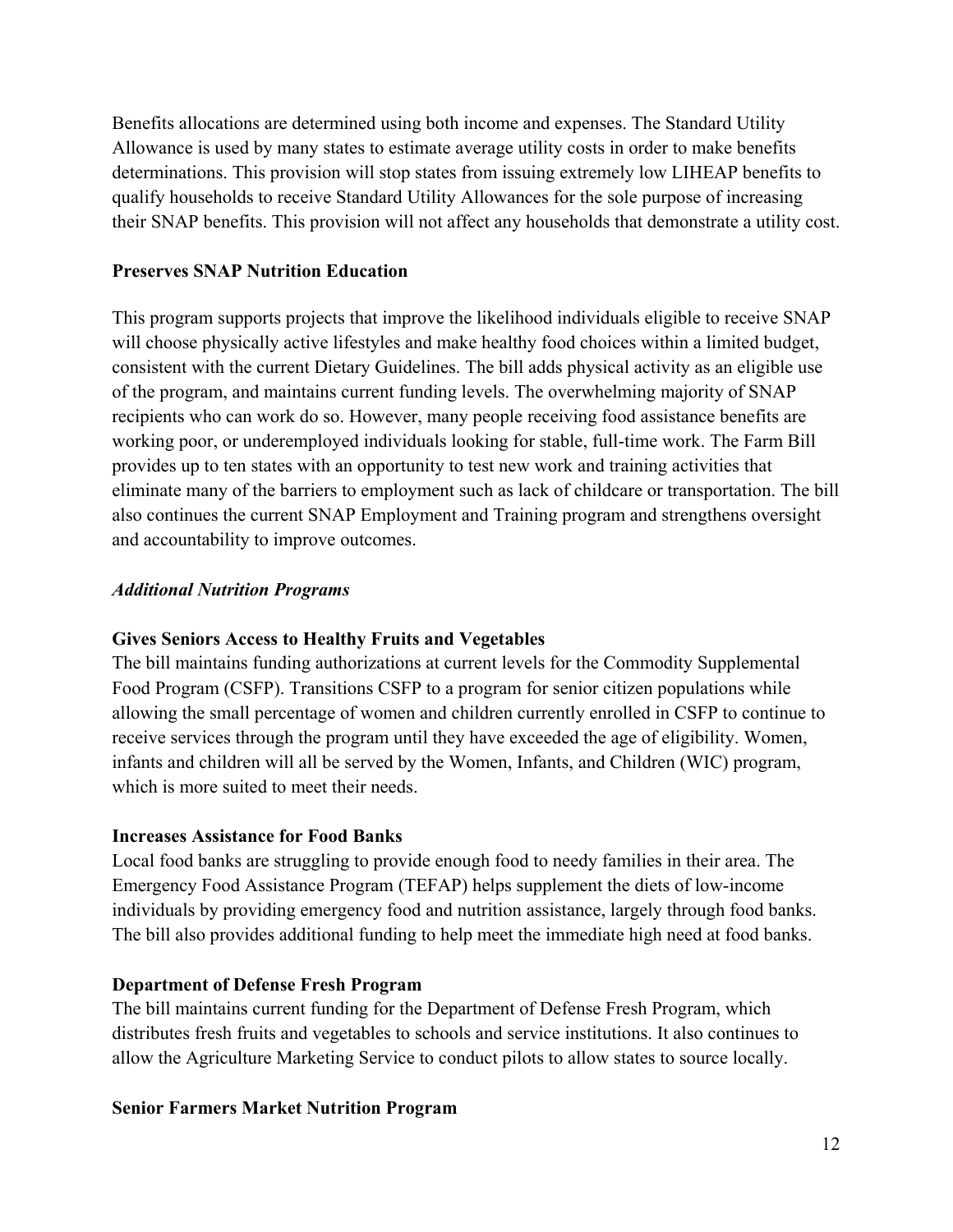Maintains current funding levels for the Senior Farmers Market Nutrition Program, which provides low-income seniors with coupons that can be exchanged for eligible foods (fruits, vegetables, honey, and fresh-cut herbs) at farmers' markets, roadside stands, and community supported agriculture programs.

#### **Increases Access to Tribal, Kosher and Halal Foods**

The bill increases access to local, tribal, Kosher and Halal foods in food assistance programs including The Emergency Food Assistance Program, Food Distribution on an Indian Reservation and the National School Lunch Program.

## **Pulse Products Pilot**

The bill establishes a pulse products program that encourages sampling of a variety of pulse product foods for use in school meal programs. Requires an evaluation to determine whether pulse consumption increased and which products were most acceptable to schoolchildren.

## **Healthy Food Financing Initiative**

In both urban and rural low-income communities, many people lack reasonable access to nutritious and affordable food.

#### **Technology Modernization**

The bill directs the Food and Nutrition Services to conduct demonstration projects to test new technologies like smart phones and online payments for retailers to improve access through the Supplemental Nutrition Assistance Program.

## **Promotes Better Health for School Children**

The bill maintains current funding levels for the Fresh Fruit and Vegetables Program, which provides free fresh fruits and vegetables to elementary school children throughout the school day in school districts with a high proportion of low-income students. The bill also directs USDA to conduct pilots in a limited number of schools to evaluate the outcomes associated with providing canned, frozen and dried fruits and vegetables as snacks.

## **Community Food Projects**

The bill provides for grants to eligible nonprofit organizations to improve community access to food through the development of innovative projects such as school garden programs and urban greenhouse initiatives. The bill also nearly doubles mandatory funding for these activities.

## **Food Insecurity Nutrition Incentive Grants**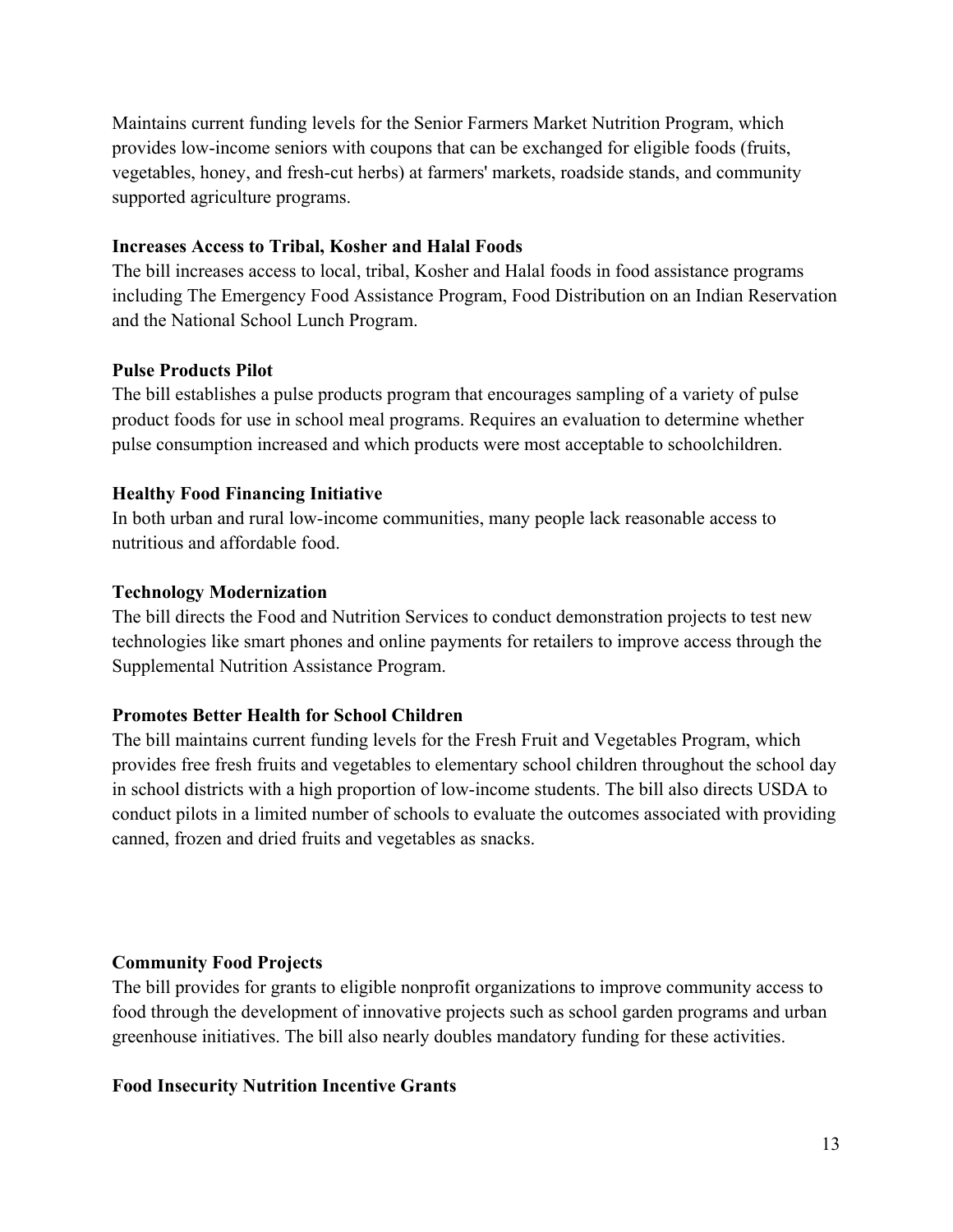The bill provides grants to incentivize the purchase of fruits and vegetables by SNAP participants. Eligible entities conducting programs like "Double Up Food Bucks" will be able to access federal matching funds to expand efforts into additional communities.

#### **Promotes Food and Agriculture Through Service and Learning**

The bill establishes a service program in which members work in K-12 schools to engage children in experiential learning about agriculture, gardening, nutrition, cooking and where food comes from, as well as to facilitate a connection between schools and area agricultural producers.

#### **Increases Coordination at USDA to Improve Healthy Purchases**

The bill establishes an interagency taskforce for the purpose of providing coordination and direction for commodity programs that supply food to key nutrition programs like the Emergency Food Assistance Program and National School Lunch Program.

## **Title V: Credit**

Access to credit is vital to successful farms and ranches. This access is particularly important for farmers just starting their operations. The average American farmer is over 60 years old, and without new farmers willing and able to get into farming, the long-term economic success of American agriculture is at risk. This Farm Bill will increase access to credit, ensure that the USDA Farm Loan Programs reflect modern agriculture, and continue the work of the 2008 Farm Bill to assist beginning farmers and family farms.

#### **Support for Beginning Farmers**

The credit title maintains higher loan funds reserved for direct farm ownership loans and also maintains the strengthened down payment loan program. It continues to reserve a portion of the guaranteed farm ownership loan funds and direct operating loan funds for beginning farmers and ranchers. The Beginning Farmer and Rancher Individual Development Accounts Pilot Program authorizes matching-funds for savings accounts specifically to be used for farming-related expenses for beginning farmers and ranchers.

#### **Helps Next Generation of Farmers and Ranchers Buy Land**

The bill reauthorizes the Contract Land Sales Program, which guarantees loans to retiring farmers who sell their land to beginning or socially disadvantaged farmers. It also continues the Down Payment Loan Program, which allows young farmers without much money to make starting investments/down payments a farm or ranch. The borrower makes a cash down payment of at least 5% of the total cost, the government provides a low interest loan for 45% of the payment, and the rest of the loan must be covered by a private lender.

#### **Increases Access to Capital**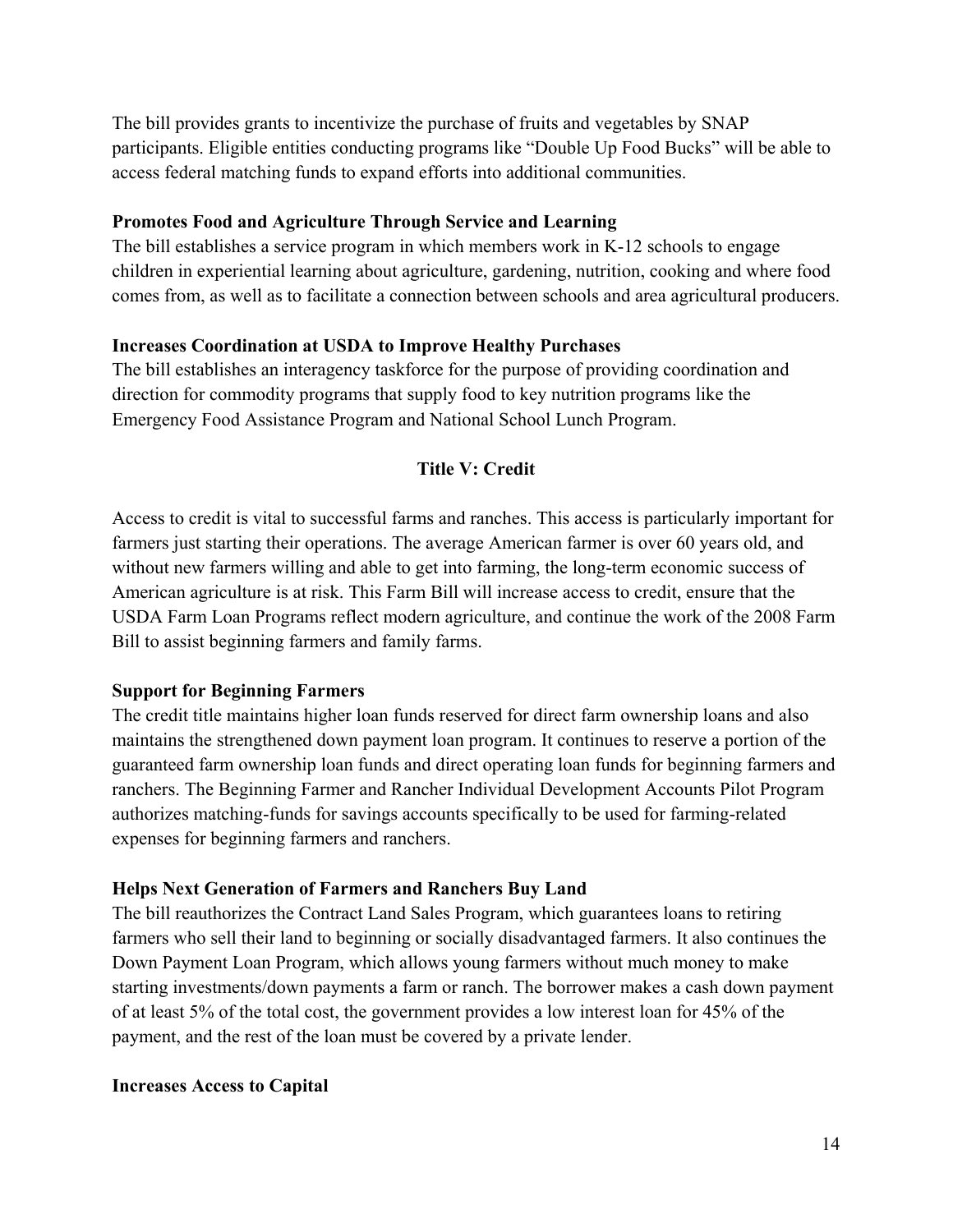The bill makes significant strides in increasing access to capital by expanding eligibility, removing term limits on guaranteed lending and strengthening microloan programs that serve beginning farmers.

## **Pilot Program Authority**

For the first time, the USDA will have the ability to create innovative pilot programs in the Farm Loan Programs exclusively targeted to regions, agriculture sectors, and populations like beginning farmers.

# **Expands Reach of Agriculture**

This bill recognizes that interest in farming goes beyond the traditional definition of rural America and expands eligibility for youth loans to urban areas, encouraging a new generation of farmers. The bill directs USDA to do outreach to local/regional food producers and train its loan officers to better understand the need and business models of local/regional food producers and help producers and lenders more accurately value local/regional foods.

# **Microloans**

The bill authorizes the Secretary to make small-dollar operating loans to eligible borrowers, permits the USDA to work with intermediary lenders to make these loans, and exempts these loans from term limits.

# **Helps Farmers Get Started with Conservation**

The Conservation Loan and Loan Guarantee Program provides loans to borrowers to build conservation structures or establish conservation practices.

# **State-Mediation Program**

This program recognizes the importance of state mediation programs in resolving agriculture and USDA-related disputes. This program has been incorporated in the Farm Bill by extending the 2010 reauthorization of the USDA's State Agricultural Mediation Program until 2018.

# **Title VI: Rural Development**

Rural communities reflect the indomitable spirit of America and have always been a symbol of our national values. Today, rural communities face serious economic threats and an erosion of a way of life that stretches back many generations. The Agricultural Act of 2014 helps rebuild those communities and invest in the future, especially broadband and business development, to help rural communities thrive in the 21st century economy.

# *Rural Business Development Programs*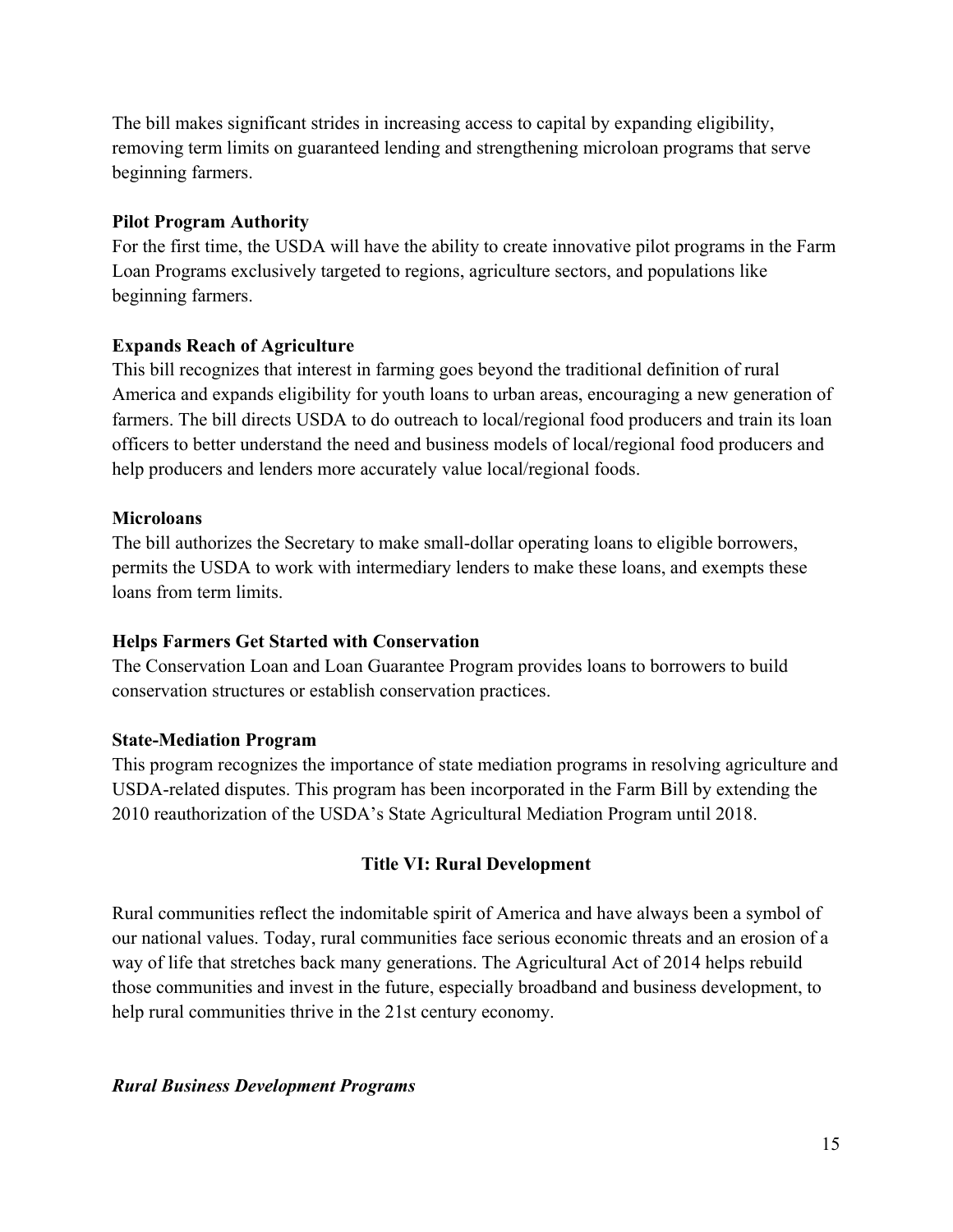## **Continues Support for Rural Business Development**

The Rural Business Development Grants program will award competitive grants to public agencies and non-profit community development organizations for business development, planning, technical assistance, or job training in rural areas.

#### **Supports Rural Cooperative Development**

The Rural Cooperative Development Grants program provides competitive grants to non-profit organizations that work to establish rural business cooperatives.

#### **Encourages Rural Entrepreneurship**

The bill provides \$15 million for the Rural Microentrepreneur Assistance Program. This program awards grants to microenterprise development organizations to provide training, business planning assistance, market development assistance, and other services to rural businesses. This program also awards funding for the establishment of microloan programs designed to support entrepreneurs in rural areas.

#### **Supports Rural Food Processing**

The Value-Added Agricultural Market Development Program is designed to encourage independent producers of agricultural commodities to process their raw products into marketable goods, thereby increasing farm income. Grants may be used for planning activities, for working capital for marketing value-added agricultural products, and for farm-based renewable energy. The bill provides \$63 million for the program and reserves a portion of the funding for projects benefiting beginning farmers and ranchers.

#### **Continues Business Loan Support**

The Business and Industry Direct and Guaranteed Loan Program supports business, industry, and employment in rural communities by bolstering the existing private credit structure. The bill reserves funds made available through the program for projects that include the processing, distribution, storage, and marketing of locally produced agricultural food products.

#### *Infrastructure Improvement Programs*

#### **Access to Broadband Services in Rural Areas**

Through USDA's Broadband Program, the Department provides funds for the construction, improvement, and acquisition of facilities and equipment needed to provide broadband service in rural communities. The program will target funds to rural communities that currently do not have broadband service.

#### **Distance Learning and Telemedicine**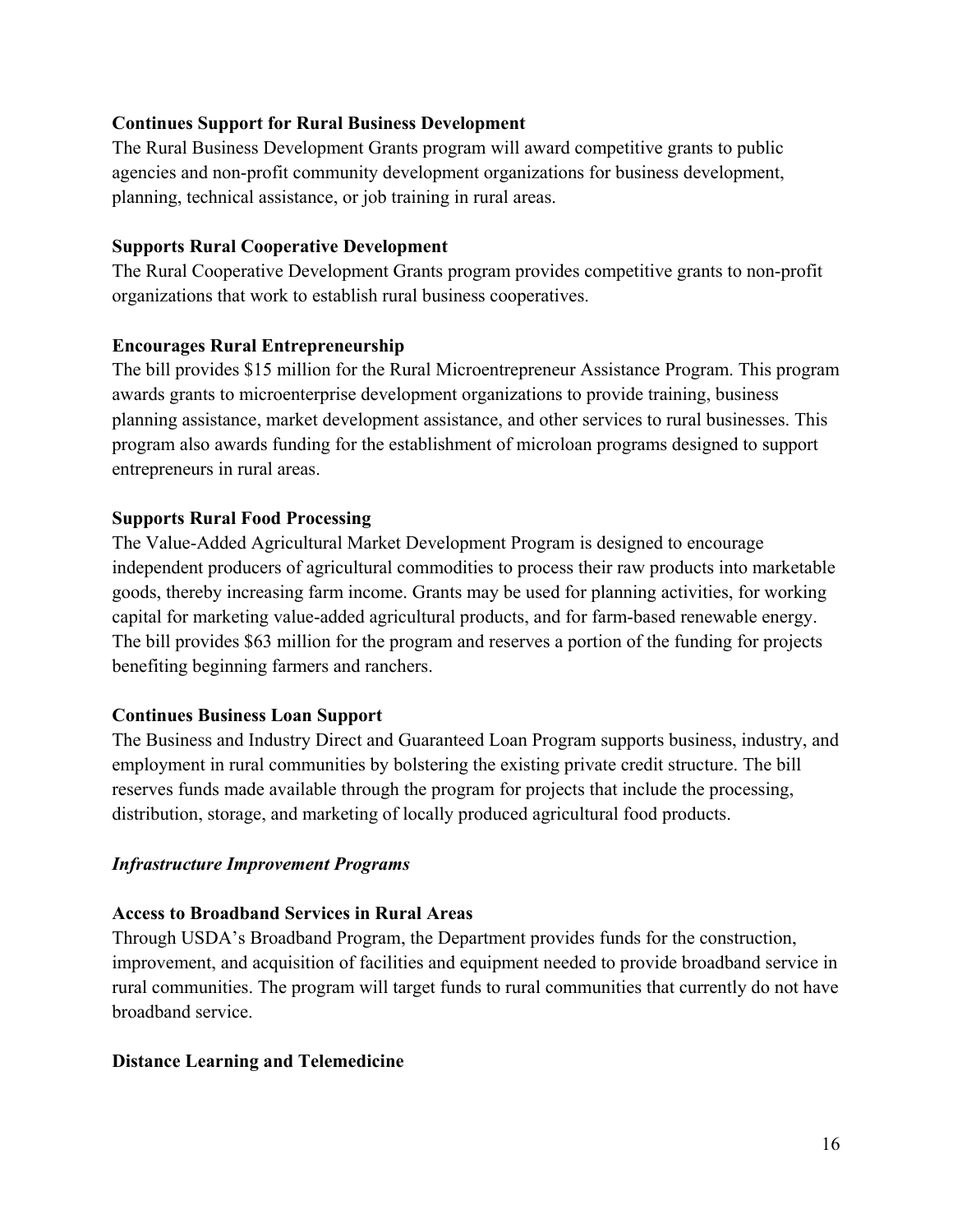This program provides competitive grant and loan funding that supports equipment and infrastructure improvements that enhance telecommunications capabilities at educational and medical facilities.

## **Water, Waste Disposal and Wastewater Facility Grants and Loans**

This program provides grants, loans and loan guarantees to public agencies for projects that support the development, storage, treatment, purification, or distribution of water or the collection, treatment, or disposal of waste in rural areas. The bill provides \$150 million to improve rural water infrastructure.

# **Rural Water and Wastewater Circuit Rider Program**

This program provides competitive grants to non-profit organizations that give technical assistance to rural public water systems. This technical assistance helps the water systems to comply with state and federal environmental regulations. The program is authorized to receive \$20 million annually.

# **Rural Energy Savings Program**

The bill authorizes a new loan program, administered by the Department of Agriculture, which will issue zero-interest loans to any electric cooperative or coordinated group of electric cooperatives for the purpose of lending the funds to their customers to make energy saving retrofit and structural improvements.

# *Community Development Programs*

# **Strategic Economic and Community Development**

The bill authorizes the Secretary to give priority to applications submitted for funds through Rural Development programs that support regional approaches to community and economic development. These applications should reflect the participation of multiple stakeholders in the service area of the proposal. The applications should also have clear objectives and an explanation of performance measures that will be used to determine progress in meeting those objectives.

# **Technical Assistance for Community Facilities Projects**

The bill authorizes the Secretary to make up to 5 percent of funds provided through the Community Facilities Loan and Grant Program available to applicants for technical assistance. Many rural communities do not have full-time staff to assist in the preparation of funding applications. This provision will help smaller communities in the development of their applications to the Community Facilities program, which supports projects related to economic development, public safety, and health care delivery.

# **Appropriate Technology Transfer for Rural Areas**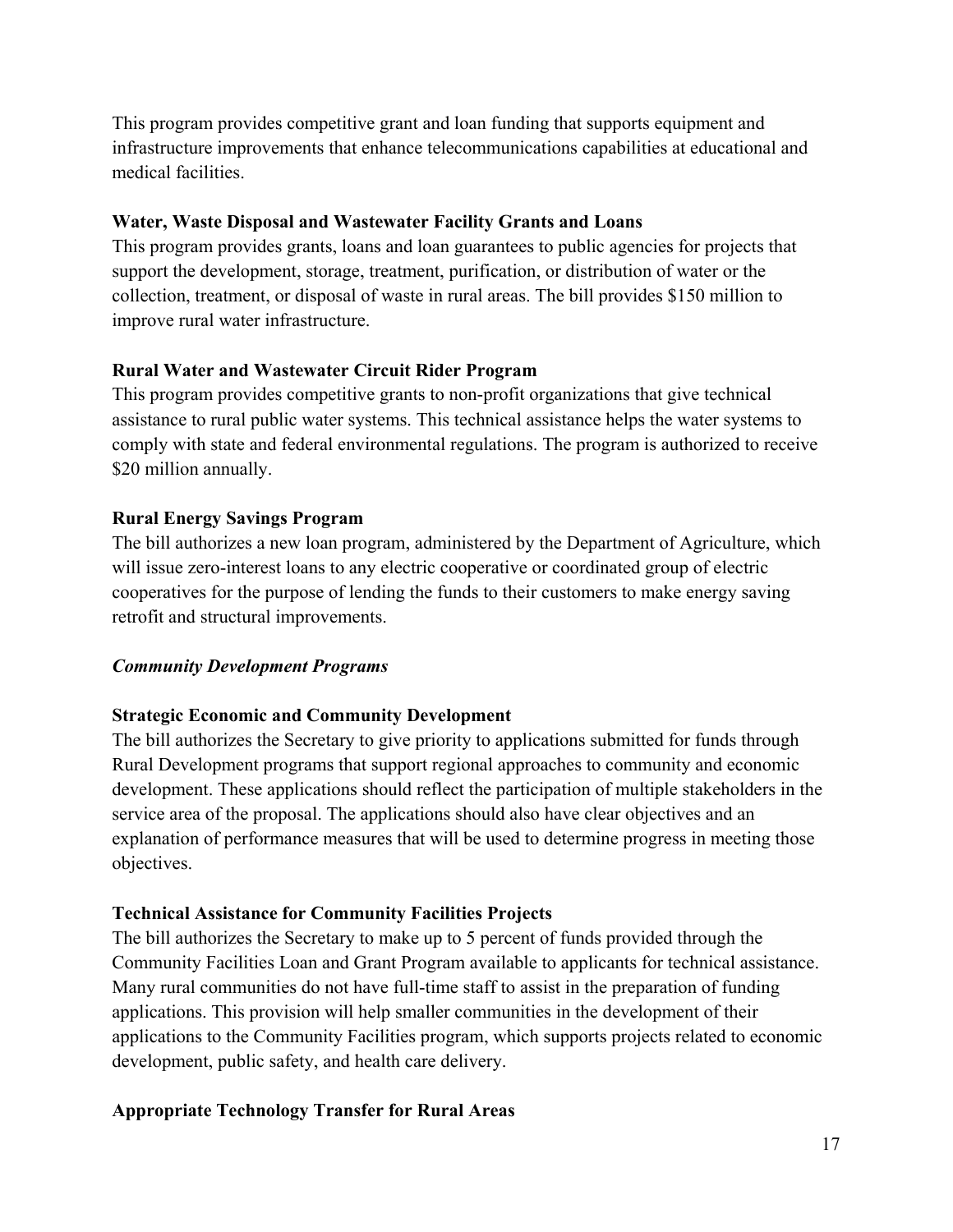This program awards competitive grant funding to national non-profit organizations that provide agricultural producers information pertaining to the reduction of input costs, conservation of energy resources, and expansion of markets through the use of sustainable farming practices.

#### **Title VII: Research**

Decades of research have allowed American producers to consistently outperform producers in other countries by being more efficient, more innovative, and more productive with limited resources. The Agricultural Act of 2014 continues that leadership by continuing critical research initiatives and creates a new nonprofit research foundation to bring public and private dollars together to support cutting-edge research.

#### **Foundation for Food and Agriculture Research**

The bill creates a new non-profit foundation, the Foundation for Food and Agriculture Research, to leverage private funding, matched with federal dollars, to support agricultural research. This innovative approach will foster continued innovation in agricultural research. The bill provides \$200 million for the new foundation.

#### **Continues Critical Agricultural Research**

The Agriculture and Food Research Initiative (AFRI) program provides competitive grants for basic and applied research. The bill reauthorizes this critical program.

#### **University Research**

The bill reauthorizes agricultural research activities at 1862, 1890 and 1994 land-grant institutions.

#### **Extension Service**

The bill reauthorizes funds for extension service activities.

## **National Agricultural Research, Extension, Education and Economics (NAREEE) Advisory Board**

The bill reauthorizes the NAREEE advisory board, which provides consultation to USDA, industry and Congress on agricultural research priorities. The NAREEE advisory board is directed to consult with industry groups on agricultural research, extension, education, and economics, and to make recommendations to the Secretary based on that consultation.

#### **Policy Research Centers**

This program provides for competitive grants and cooperative agreements with policy research centers to conduct research and education programs concerning the effect of policies on the farm and agricultural sectors; the environment; drought mitigation; rural families and economies; and consumers, food and nutrition.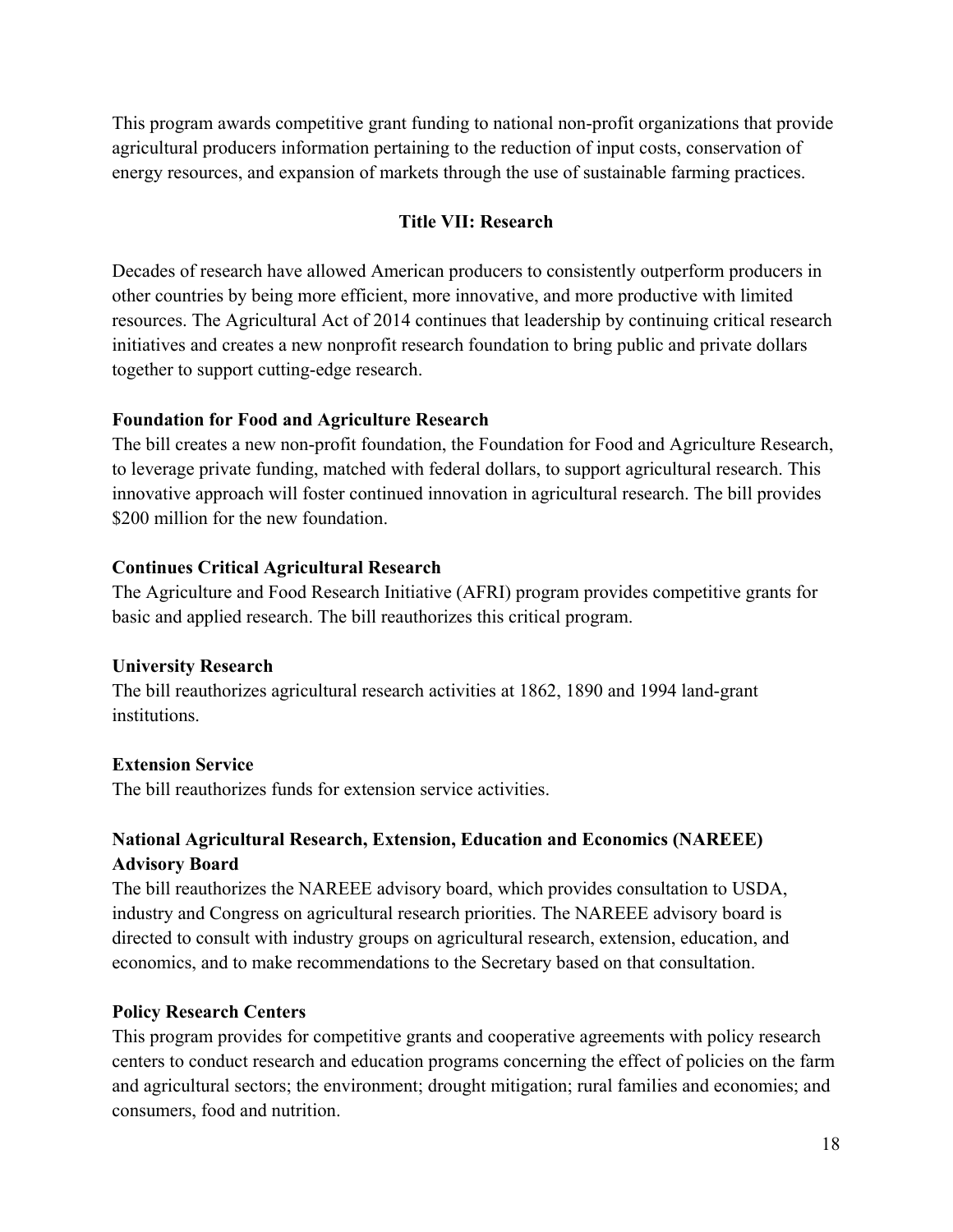# **Capacity Building Grants for Non-Land Grant Colleges of Agriculture (NLGCA)**

This program provides competitive grants to assist NLGCA institutions in maintaining and expanding the capacity to conduct education, research, and outreach activities related to agriculture, renewable resources, and other similar disciplines.

## **Beginning Farmer and Rancher Development Program**

The bill continues the Beginning Farmer program, which develops and offers education, training, outreach and mentoring programs to ensure the success of the next generation of farmers. The bill expands eligibility to include military veterans who wish to begin a career in agriculture. The bill provides \$100 million in mandatory funding for this program.

## **Addresses Critical Shortages of Veterinarians**

The bill would help address the shortage of veterinarians in rural agricultural areas by supporting veterinary education and rural recruitment.

## **Increased Transparency for Budget Submissions**

In order to increase transparency and reduce duplication across agencies, the bill requires the Department of Agriculture to provide more detailed information regarding expected research expenditures when submitting its annual budget request to Congress.

Research in areas examining market concentration, market viability, and levels of existing competition, must be enhanced. Protection for large numbers of diverse producers against the market power of a few, concentrated food processors, is necessary on an on-going basis to assure that markets for farm products are vibrant, competitive, and fair. Producers of all sizes must have equal access to those markets without preferences based upon size.

# **Title VIII: Forestry**

The health of America's forests is critical to the future of our economy, our environment, and our way of life. Forests provide clean drinking water, critical wildlife habitats, and recreational opportunities for our families. While the conservation title gives many tools to foresters to manage their land, additional efforts to preserve and improve our nation's forests are included here.

## **Improves the Health of America's Forests**

The bill reauthorizes the Healthy Forest Reserve Program (HFRP), a voluntary program that enhances forest ecosystems to promote the recovery of threatened and endangered species, improve biodiversity, and enhance carbon sequestration.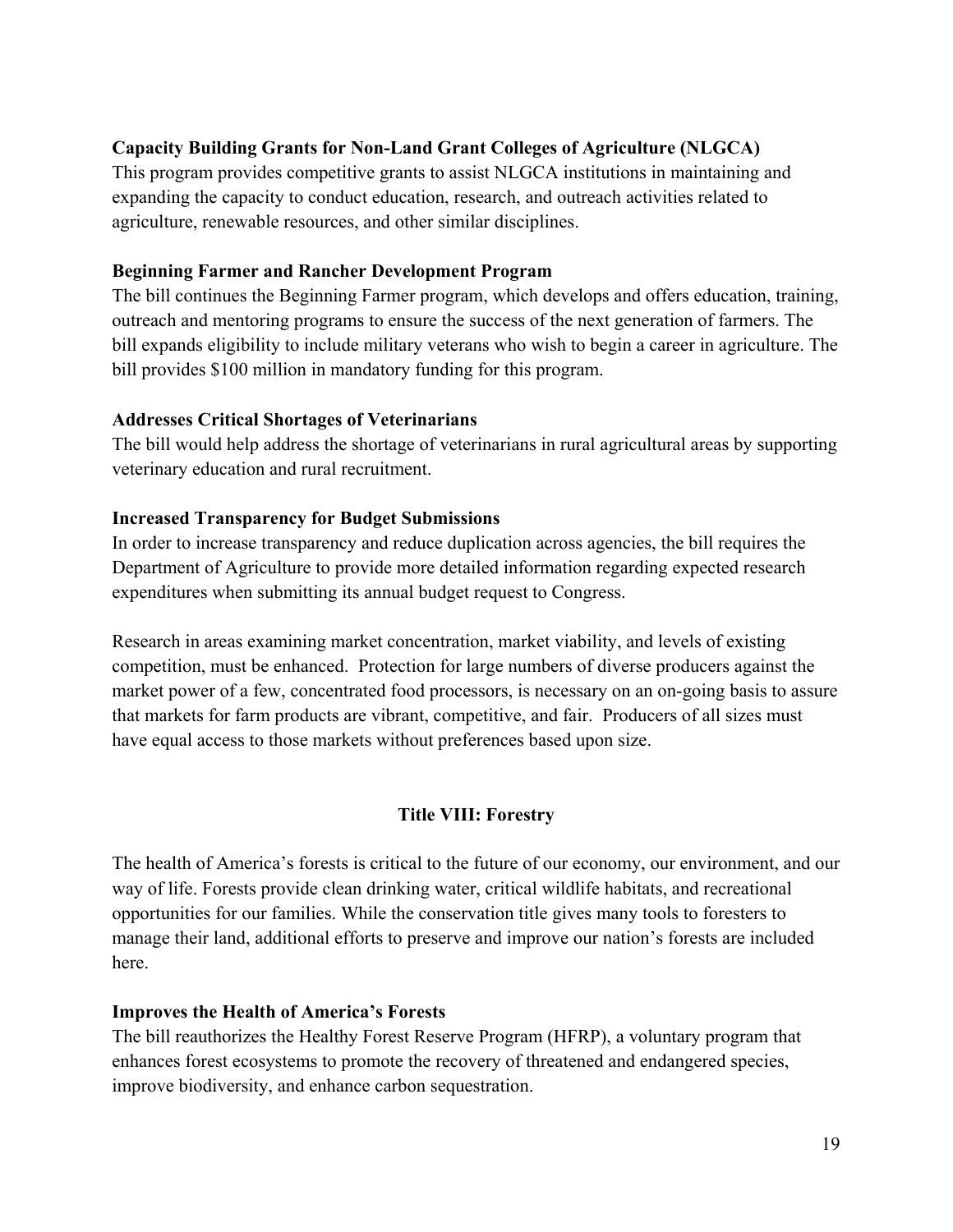## **Supports Private Lands Forestry**

The bill supports programs, like the Forest Legacy Program and Forest Stewardship Program, which ensure that private non-industrial forest owners have the tools and support they need to properly manage their land.

## **International Forestry**

The trade of illegal forests products is threatening our domestic markets, where honest dealers are trying to sell their wood products. This program encourages the trade of legally harvested timber. It also supports domestic production by working to prevent invasive species from entering the country.

## **Addresses Insect and Disease Infestations**

Many of our national forest acres are threatened by insect infestation and disease. To address these risks to forest health, the Bill requires the Secretary of Agriculture to designate treatment areas for forestlands that have been especially hard-hit. The Bill also allows the Secretary, where appropriate, to treat acres to improve stand health and resilience.

## **Stewardship Contracting**

The Farm Bill creates permanent authority for Stewardship End-Result Contracting which is a successful tool that supports forest restoration work in areas without strong wood markets while providing value for local communities.

## **Good Neighbor Authority**

The Farm Bill reauthorizes Good Neighbor Authority and makes it available, for the first time, Nationwide. This allows the Forest Service to delegate to State Foresters the implementation of certain forestry projects. This will allow States to partner with the Forest Service to improve watershed conditions, increase timber management, and protect communities from wildfire on our federal forests.

**Title IX: Energy**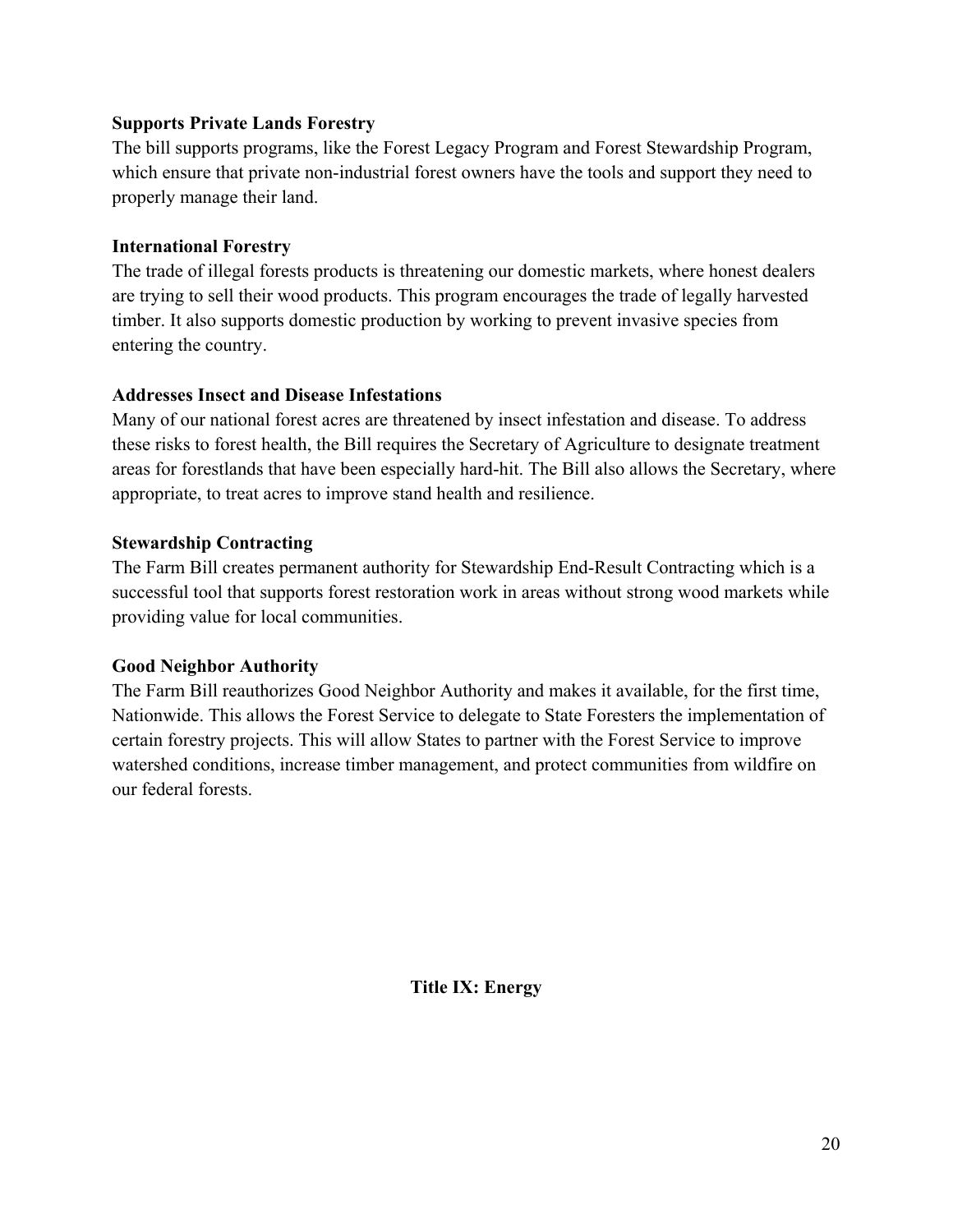With new opportunities in bio-based manufacturing, advanced biofuels, and renewable energy, the Agricultural Act of 2014 continues programs that are helping to create jobs while simultaneously reducing our nation's dependence on foreign oil.<sup>7</sup>

# **Rural Energy for America Program**

The popular Rural Energy for America (REAP) program has helped nearly 4,000 farmers, ranchers and rural business owners lower their energy bills by installing renewable and energy efficient systems. The bill will provide a streamlined application process for farmers and rural businesses applying for small and medium sized projects. The bill authorizes \$500 million in mandatory funding for REAP.

## **Promotes Advanced Bioenergy Production**

The Biomass Crop Assistance Program (BCAP) provides support for farmers and ranchers who wish to plant energy crops to produce and use biomass crops for conversion to advanced biofuels or bioenergy. Agricultural producers in BCAP project areas may contract with the Department of Agriculture to receive biomass crop establishment payments up to 50 percent of costs, plus annual payments in amounts determined by the Secretary in subsequent years to help to compensate for lost opportunity costs until crops are established. The program will receive \$125 million in mandatory funding.

## **Supports the Growing Bio-Based Economy**

The bill will reauthorize and modify USDA's BioPreferred Program and the Federal Government Procurement Preference Program. Many of the modifications are adopted from the "Make it Here, Grow it Here" initiative which includes reporting of biobased purchases by the federal agencies and auditing and enforcement of the biobased label. The program will receive \$15 million in mandatory funding.

## **Biorefinery Assistance Program**

This program provides loan guarantees for renewable energy projects. Eligibility for the program has been expanded to include biobased manufacturing and renewable chemicals, which uses agricultural products to make value-added products. The program will receive \$200 million in mandatory funding under the bill.

# **Bioenergy Program for Advanced Biofuels**

This program provides production payments for advanced bioenergy sources such as methane digesters, advanced biofuels and biopower. The program will receive \$75 million in mandatory funding under the bill.

# **Biomass Research and Development Initiative (BRDI)**

 $\overline{a}$ <sup>7</sup> USDA energy research is accumulated at http://www.ers.usda.gov/agricultural-act-of-2014-highlights-andimplications/ers-policy-related-research.aspx#.U1PlrVdOD3U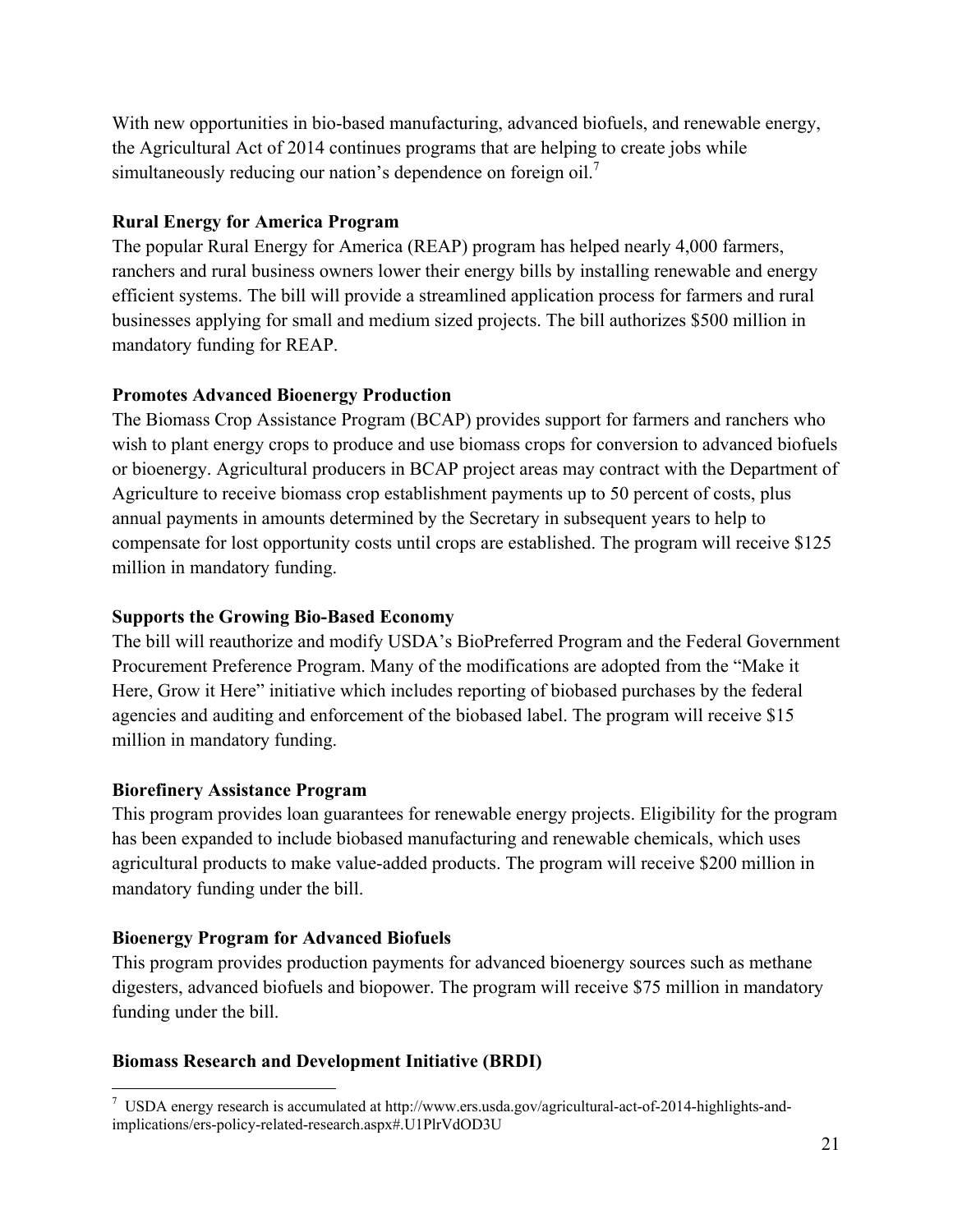The bill will reauthorize funding for research on biomass feedstock development for bioenergy and biobased products. The bill provides \$12 million in mandatory funding for BRDI.

# **Community Wood Energy Program**

This program provides competitive, cost-share grants for communities to supply public buildings with energy from sustainably-harvested wood from the local area.

# **Title X: Specialty Crops & Horticulture**

The Agricultural Act of 2014 recognizes the diversity of American agriculture and the importance of specialty crops and organics, including fruits, vegetables, nuts, horticulture, and nursery crops. Sales of specialty crops total nearly \$65 billion per year, making them a critical part of the U.S. economy and an important job creator. <sup>8</sup>

# **Supports Farmers Markets and Local Foods**

The Farmers Market and Local Food Promotion Program continues successful efforts from the Farmers Market Promotion Program by providing competitive grants to improve and expand farmers markets, roadside stands, community-supported agriculture programs, and other direct producer-to-consumer market opportunities. The program authority is expanded to also provide assistance in developing local food system infrastructure and central regional food development centers like food hubs and terminal markets that help producers with training, aggregating, distributing and other market activities. This funding more than quadruples funding levels for these initiatives.

## **Local Food Data and Evaluation**

The bill expands collection of data related to local and regional food systems and directs the Department of Agriculture to evaluate the success of and recommend improvements to current programs designed to strengthen access to local foods.

# **Continues Specialty Crop Research**

Provides \$800 million in mandatory funding over 10 years for the Specialty Crop Research Initiative, ensuring funding will be available for key research projects for fruits, vegetables and other specialty crops. This funding also ensures funding will be available for this program in the next farm bill. The bill also includes mandatory funding to conduct emergency citrus research to stop the spread of citrus greening.

# **Specialty Crop Block Grants**

The bill adjusts the grant allocation formula from solely the value of specialty crop production in a state to the average of both the value of specialty crop production and acres of specialty crops

 $\overline{a}$ <sup>8</sup> USDA specialty crop data is found at http://www.ers.usda.gov/agricultural-act-of-2014-highlights-andimplications/ers-policy-related-research.aspx#.U1PlrVdOD3U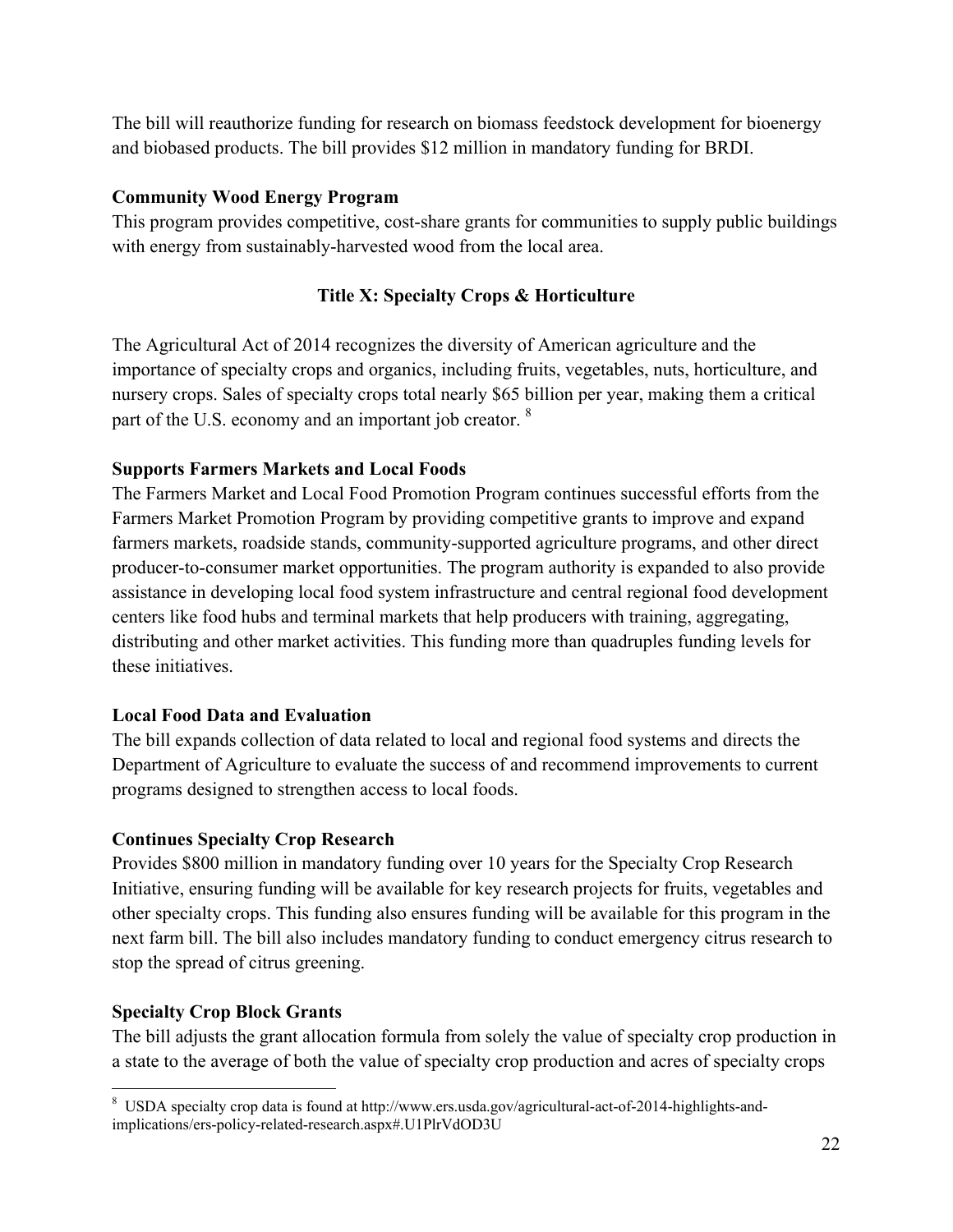planted in a state. This change ensures that states receive credit for both high value crops as well as the number of acres devoted to specialty crop production in a state. The bill also allows funding for multistate projects related to pest and disease, food safety, and commodity-specific projects.

## **Continues Data Collection on Organics**

The bill improves coordination between the Agriculture Marketing Service and the Risk Management Agency to ensure risk management tools are sufficient.

## **National Organic Program**

The National Organic Program is reauthorized. One time mandatory funding is provided for technology upgrades to improve program performance. Additionally, the bill gives NOP increased enforcement over the organic seal.

## **Organic Research Initiative**

Funds the Organic Research & Extension Initiative at \$100 million over 5 years.

## **Organic Certification Cost Share**

The bill provides mandatory funding to help organic producers and handlers to transition to organic practices by partially offsetting the cost of organic certification.

## **Fights Pests and Diseases**

<u>.</u>

The bill consolidates the National Clean Plant Network and the Pest and Disease Management and Disaster Prevention Program. These programs focus on early detection and surveillance of invasive pests, interventions to prevent crop damage and supplies clean pathogen free plant material for producers.

# **Title XI: Crop Insurance**

Responding to the concerns of farmers across America, the Agricultural Act of 2014 strengthens and improves coverage for all commodities and underserved crops like fruit and vegetables without making budget cuts to the crop insurance title.<sup>9</sup>

# **Creates the Supplemental Coverage Option**

The Supplemental Coverage Option allows producers to purchase additional coverage on a county basis . This insurance program establishes coverage levels beginning when losses exceed 14 percent and has a premium subsidy of 65 percent.

<sup>&</sup>lt;sup>9</sup> Extensive research about risk protection is indexed and collected at http://www.ers.usda.gov/agricultural-act-of-2014-highlights-and-implications/ers-policy-related-research.aspx#.U1PlrVdOD3U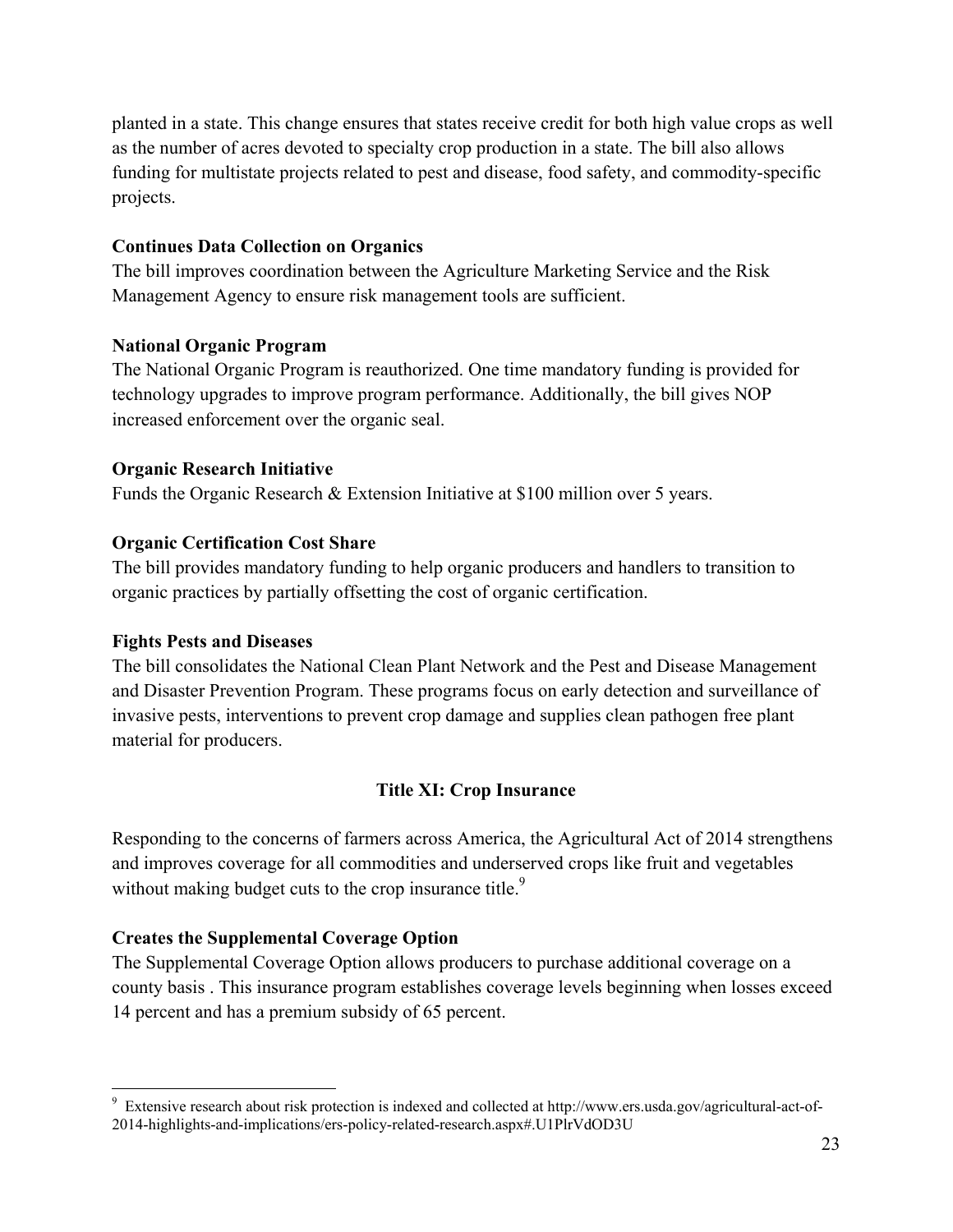## **Expands Crop Insurance for Fruit and Vegetable Producers**

Crop insurance coverage is expanded for underserved crops and regions, including fruit and vegetable producers. The bill provides additional assistance for underserved producers to partner with private developers of crop insurance to create improved insurance products. The bill also allows the Risk Management Agency (RMA) to conduct research and development on new or improved crop insurance products. It also creates a new partnership to expand access of indexbased weather insurance products for fruit and vegetable growers who don't have sufficient price or yield data for traditional insurance.

## **Provides Revenue Crop Insurance for Cotton and Peanut Producers**

The bill creates a stand-alone revenue protection coverage program for cotton growers. It also creates a separate peanut revenue insurance with an effective price for peanut growers.

## **Improves Crop Insurance for Beginning Farmers and Ranchers**

Beginning farmers and ranchers are given a 10 percentage point discount for all crop insurance premiums. The bill also provides beginning farmers and ranchers with an improved production history when they have previous farming experience or when they face natural disasters.

# **Title XII: Miscellaneous**

The Agricultural Act of 2014 covers a broad range of areas. A number of programs, including those that assist socially disadvantaged farmers, those that assist livestock producers, and those that focus on workforce development, do not fit into other titles and are included here.

# **Outreach for Socially Disadvantaged Farmers**

The bill continues grants to organizations that work with minority farmers to help them acquire, own, operate, and retain farms and ranches and equally participate in all USDA programs. We provided \$50 million in mandatory funding for this program.

## **Continues Advocacy and Outreach Efforts**

The bill reauthorizes the Office of Advocacy and Outreach, which was created by the 2008 Farm Bill to increase the viability and profitability of small farms and ranches, beginning farmers or ranchers, and socially disadvantaged farmers or ranchers.

## **Grants to Improve Agricultural Labor Supply, Stability, Safety, and Training**

The bill reauthorizes the Agricultural Career and Employment Grants Program. Funds may be used to assist agricultural employers and farmworkers to develop skills, the provision of agricultural labor market information, transportation and short-term housing.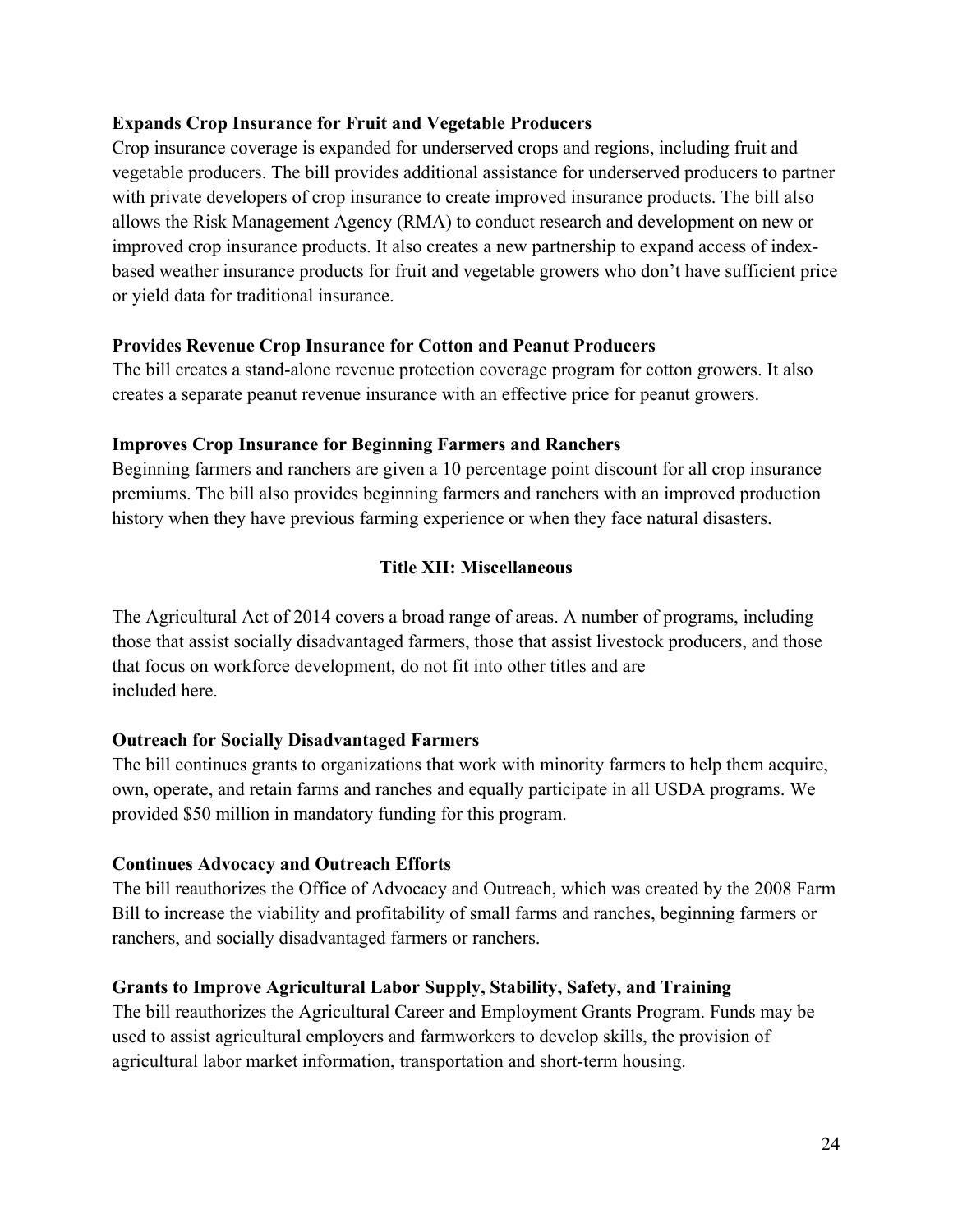## **Military Veterans Agricultural Liaison**

The bill creates a military veterans agricultural liaison to help military veterans navigate and utilize USDA programs to become involved in agriculture.

# **Office of Tribal Relations**

The bill directs USDA to maintain an Office of Tribal Relations within the Office of the Secretary.

# **Ensures Health of American Livestock**

The bill authorizes the National Animal Health Laboratory Network (NAHLN). In addition, it reauthorizes the Trichinae Certification Program and the National Aquatic Health Plan.

## **Sheep Production and Marketing Grant Program**

The bill establishes a competitive grant program to enhance production and marketing of Sheep.

# **Pilot Program to Eradicate Feral Swine**

Over half the states have problems with feral swine, which can transmit dangerous diseases to humans and livestock. The bill creates a pilot project that directs the Natural Resources Conservation Service and the Animal and Plant Health Inspection Service to work together on eradication methods that can be used throughout the country.

## **Direct Payments Reconfigured Into A Crop Insurance Program**

The new Farm Bill repeals the old system of direct payments to producers regardless of how much land they actually plant or the price for which they sell their crops. This policy change saves taxpayers over \$19 billion over the next 10 years. The bill also repeals the 70 year-old system of setting minimum prices for milk, cheese and butter.

It replaces direct payments with subsidized crop insurance programs where farmers buy into an insurance policy that covers lost revenue due to drops in prices or increases in feed costs. It also provides a new, permanent, disaster assistance program for producers affected by natural disasters such as drought, freezes, and pest infestations. Overall, this \$90 billion program is expected to cost \$7 billion more than the current direct payment system, for a net savings of \$12 billion for this part of the Farm Bill.

Because of the severe drought situation in California, this disaster assistance program is expected to provide some level of relief for dairy farmers forced to reduce their herds in the future because of lack of water. Until federal agriculture officials define the parameters of the new program, it is unknown what level of assistance can be expected.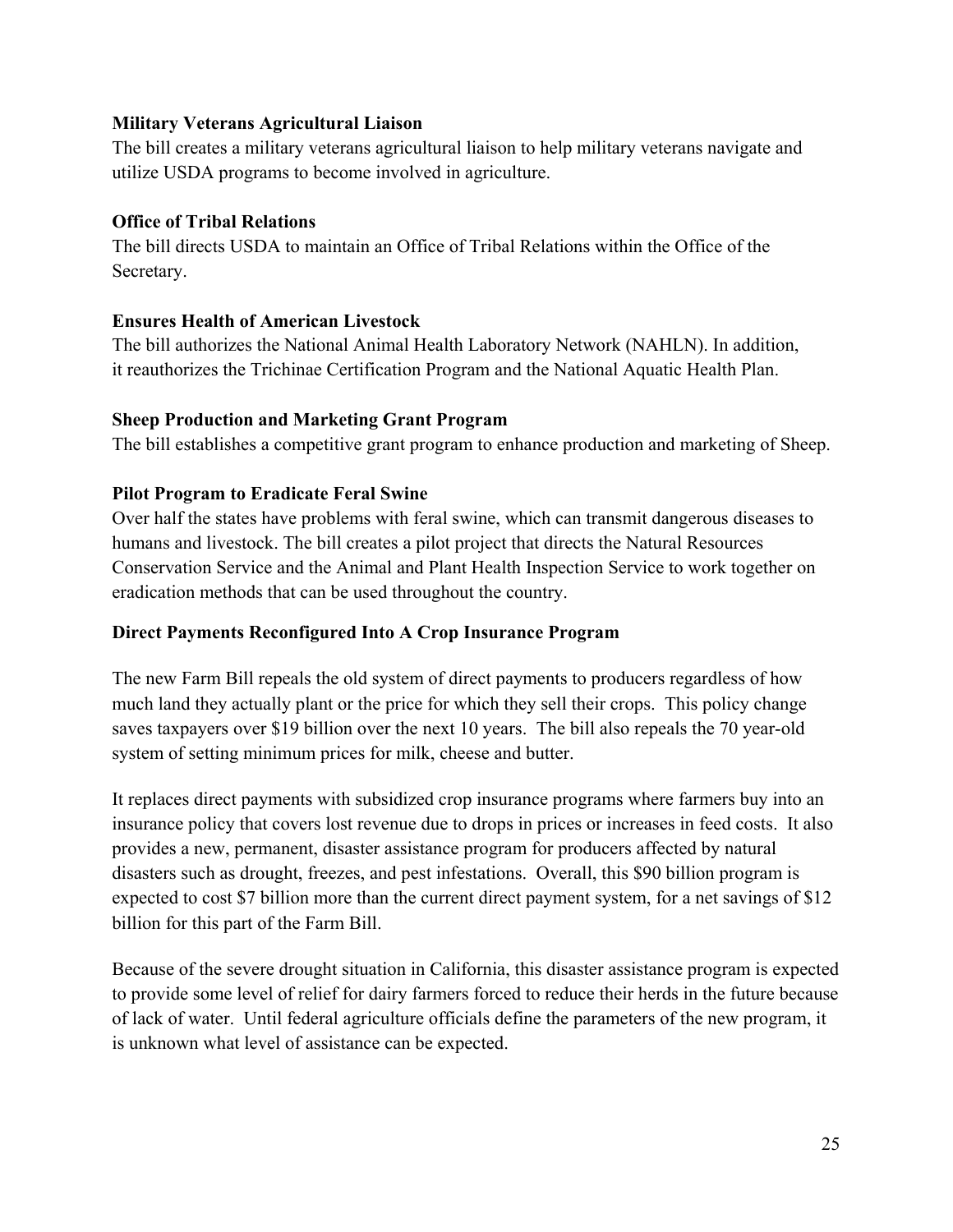## **Nutrition Programs (Food Stamps)**

By far, the largest amount of expenditures contained in the Farm Bill is for the Supplemental Nutrition Assistance Program (SNAP), commonly known as Food Stamps. \$756 billion of the \$956 billion total over the 10 year period is expected to be spent on this program.

The final bill cuts a total of about \$8 billion. The new law makes an adjustment to the "LIHEAP loophole." The Farm Bill contains a requirement that state officials must spend at least \$20 per recipient on home heating assistance in order to qualify for food stamps. The previous requirement for only one dollar (\$1) per recipient was being widely used by states to qualify more people for food stamp assistance. The theory for this reform is by making the "loophole" more expensive, fewer states will utilize it.

The new Farm Bill increases funding for anti-fraud programs. It expands anti-trafficking efforts, with an emphasis on the use of data mining and other information technologies to identify possible trafficking. It would provide one-time funding of \$15 million in fiscal year 2014 and authorize an additional \$5 million to be appropriated for fiscal years 2014 through 2018. The bill authorizes pilot projects to expand collaborative state and federal efforts to prevent and detect retailer fraud. States are given the authority to monitor and prosecute trafficking and fraud by SNAP recipients. The bill also allows data exchanges among programs.

## **Organic Agriculture And Farmers Markets**

The Farm Bill increases the National Organic Certification Cost-Share Program to offset the costs of annual certification for organic farmers and handlers. It also allows Farmers Markets to participate more in the SNAP program by providing exemptions from requirements to obtain equipment for use of SNAP EBT cards, and triples funding to \$30 million per year for the Farmers Market and Local Food Promotion Program. It expands the program to allow grants to both direct-to-consumer projects and projects supporting local and regional food enterprises through processing, aggregation, distribution, storage, and marketing.

Community Supported Agriculture (CSA's) (providing locally grown food) are, for the first time, permitted to participate in the SNAP program. And, for the first time, organic farmers, distributors and marketers can use the same agriculture research and promotion programs as are available to conventional farmers.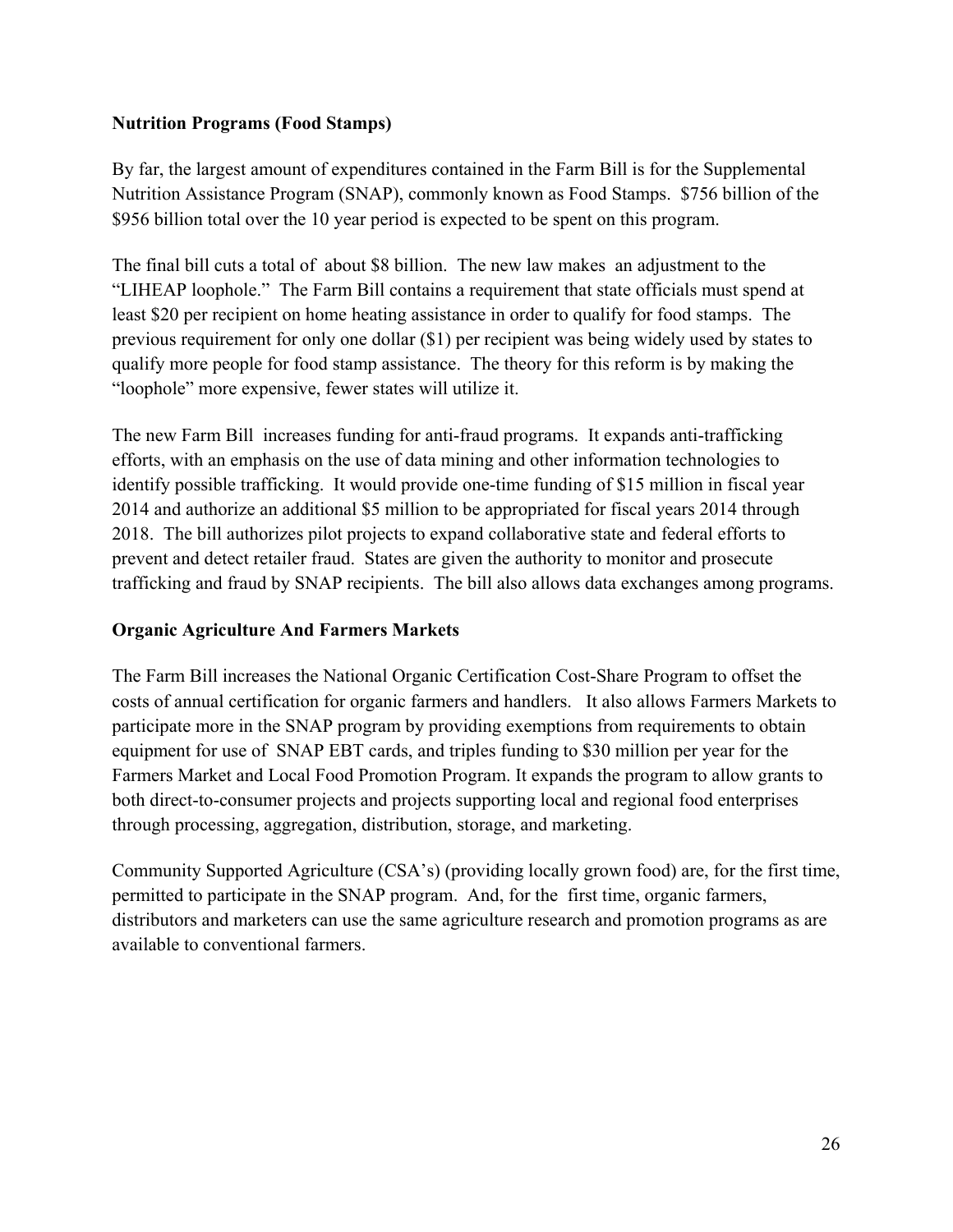## **Miscellaneous Provisions**

The bill includes \$600 million in mandatory research dollars to support specialty crops, organic agriculture, and beginning farmers. These programs have all been stranded without funding since  $2012^{10}$ 

## **What Policies Are Essential and Must be Expanded? Which are Not? What Changes Are In Order?**

Principles unite people. Issues divide us. This is nearly universally true, and is certainly the case when it comes to food, food production, food processing, and nutrition programs for needy nation. Food, clothing, and shelter are basic to the American dream, and to the realization of the Declaration of Independence's core objectives. The principles that forged our Country must inform and guide our decisions on otherwise divisive, partisan issues.

These principles should inform and direct policy development in areas affecting agriculture, food, and related subjects. Since the Farm Bill was just passed and will be effective until 2018, these general comments provide guidance and an understanding about matters of importance to Nebraska farmers, Nebraska agriculture, and the state's economy, as a whole, because of the influence agriculture has over Nebraska's well-being. These comments are also provided to inform the reader about my philosophical approach to the broad areas encompassed in the *Agricultural Act of 2014*.

# **USDA—The Agency**

The USDA should be retained as a cabinet position. Duplications should be reduced. The Department should continue to administer both (a) policies affecting production agriculture, and rural areas, and (b) programs affecting food, nutrition, and food safety for consumers. USDA is a huge agency. This is necessary because of the massive scope of its mission.

# **Title I: Commodities**

Direct Payments, Counter-Cyclical Payments, and Average Crop Revenue Election Programs, and the Supplemental Revenue Assistance Payments Program were appropriately repealed by the 2014 Farm Bill. Farm subsidiary programs should be capped, as they are now, at no more than a specified sum. The present sum is \$125,000. This is a generous amount.

To assure that farm subsidiaries and federal assistance to not pass to the hands of those without needs, new rules should be adopted to control the definition of a farmer, and to compel consolidation of all entities related to a single individual, or a trust owned or controlled by him or her, or a company owned or controlled by him or her. Consolidation would assure that business

 $\overline{a}$ <sup>10</sup> http://cssrc.us/content/briefing-report-summary-federal-agricultural-act-2014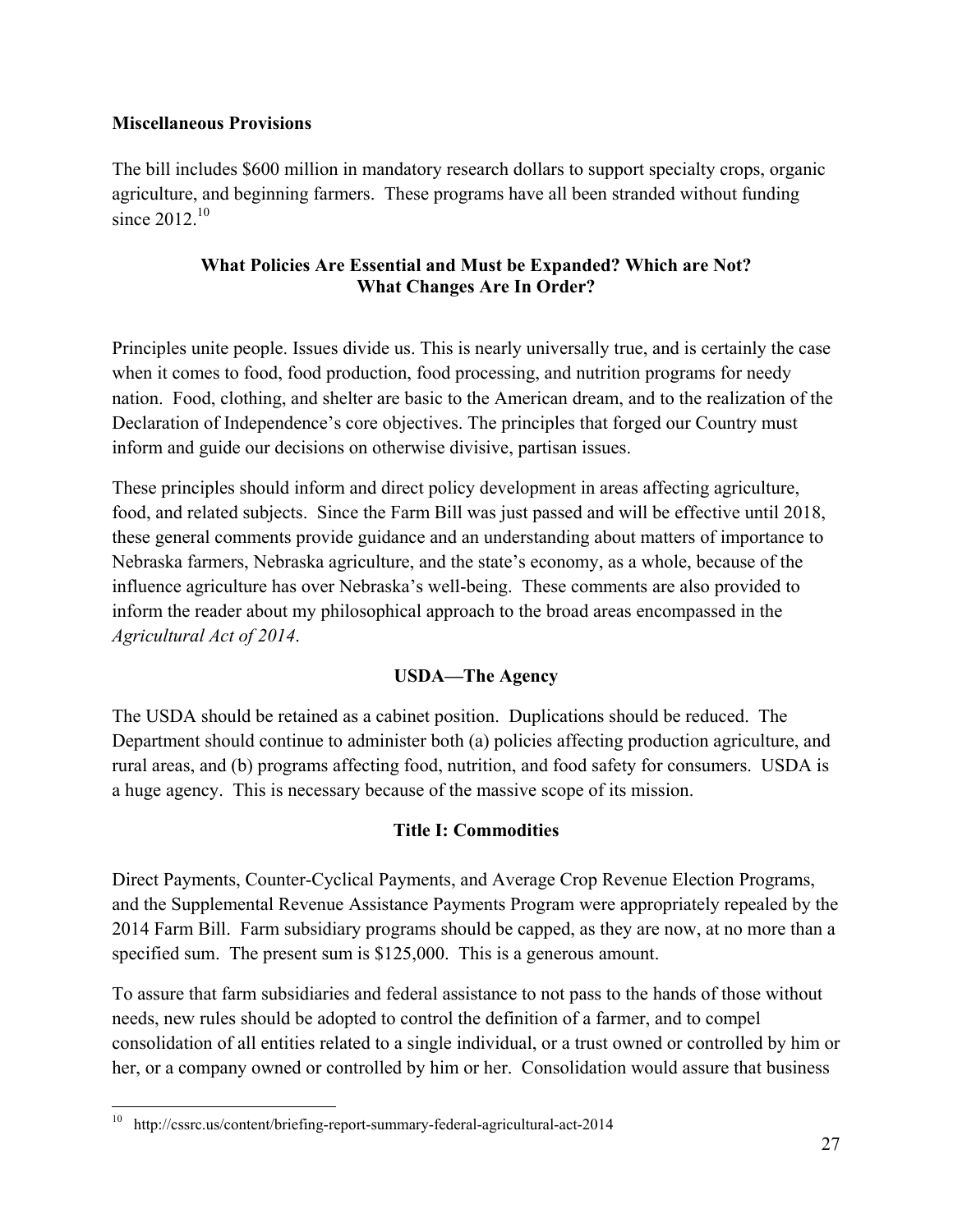entities are not used to circumvent the payment limitation requirements of the law. The element of control would be definitional, and for clarity, "control" need not necessarily mean 50%. If actual control is present and can be proven, then all entities controlled by a single person, or couple, with ownership, should invoke the maximum allowable federal farm subsidiary to any farmer or couple regardless of their entity structures.

#### **Risk Management**

The *2014 Agricultural Act* assumes that farmers will have access to risk management contract information to complement crop insurance and protect against both price and yield losses. Under these programs, a farmer can buy insurance to protect against a declining market, for example. Though the matter of working out the actuarial basis and the length of time over which an actuarial study must be conducted to affect premiums and rates for such risk management concerns, the availability of the tools under the 2014 Act makes them both valued and important.

#### **Dairy Programs Should be Strengthened**

The Dairy Margin Insurance Program protects producer margins by comparing the total cost of milk with the national feed cost. Relative stability in the market for fluid milk must be achieved to protect dairy farmers.

The same thing is true for livestock disaster programs. Producers of livestock need a Federal Farm Program to protect them from catastrophic, generally weather-related losses.

## **Title II: Conservation**

The 2014 Farm Bill extends the Environmental Quality Incentives Program ("EQIP"), the Conservation Stewardship Program, and Conservation Integration Grants.

All three of these funding mechanisms are dramatically impacted by budget considerations.

The Conservation Reserve Program ("CRP") was designed, when created in the mid-twentieth century, to conserve soil, water, and wildlife resources by placing highly erodible and environmental sensitive land in less than full production activities.

Conserving America's land, water, and air are all indispensable and highest priorities for agriculture. They largely drive agricultural policy—or at least they should.

Green innovation, habitat programs, conservation reserve programs, and related subjects are well focused. Producers must know that failure to abide by rules designed to protect top soils and land will be strictly enforced.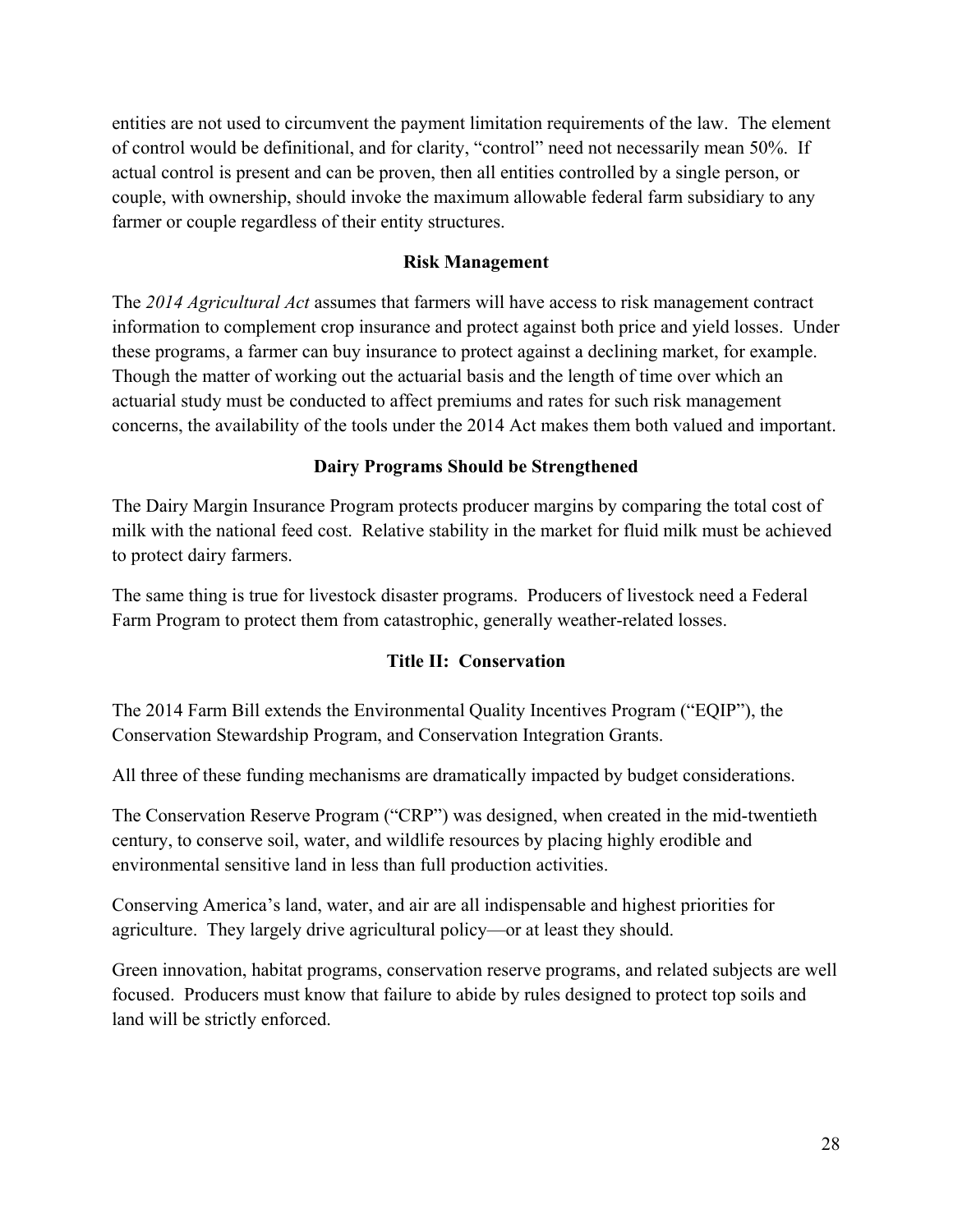## **Title III: Trade**

The Farm Bill contains an Export Credit Guarantee Program to provide export credit guarantees to help assure availability of credit to finance exports of the United States. National and international aspects of the Farm Bill's support for effective trade have drawn no criticism. No expansions of these programs have been suggested to date in any intensive or specific way.

## **Title IV: Nutrition**

The 2014 Farm Bill strengthens the integrity and accountability of federal nutrition programs while preserving access to critical food assistance for families and expands programs to provide healthy foodstuffs to low-income children and seniors.

Trafficking in federal benefits fraud through unlawful transfers should be unlawful as a crime against the people of the United States. Such wrongful conduct will be prosecuted.

## **Title V: Credit**

Support for beginning farmers and assistance to transfer land between generations are laudable objectives of this segment of the Farm Bill. Beginning farmers must be helped to enter a capitalintensive industry. This is what agricultural is. In addition, programs designed to facilitate contract sales of land should be expanded.

The traditional definition of rural America has expanded. USDA outreach to local/regional food producers. Access to credit at reasonable prices and on reasonable terms is central to agriculture. Indeed, it is the only to that can be used to allow certain businesses engaged in the production of food to be viable.

The 2014 Farm Bill makes good progress toward providing access to capital, and it expands the reach of agriculture as an investment topic. Often bankers require education in this area.

## **Title VI: Rural Development**

The Farm Bill reflects the policy of the United States to protect farms and farmers. Efforts within the bill are to:

- Continue support for rural basin development.
- Provide rural cooperative development grants, an effective program in the past.

The Bill encourages rural entrepreneurship, supports rural food process and continues business loan supports. Rural development is an extraordinarily complex subject. It requires constant vigilance, and tremendous effort, sometimes for only nominal measurable progress. Rural development often means, at a first level, caring for persons of advanced age who have remained in rural communities, even as employment possibilities dwindled. USDA rural housing and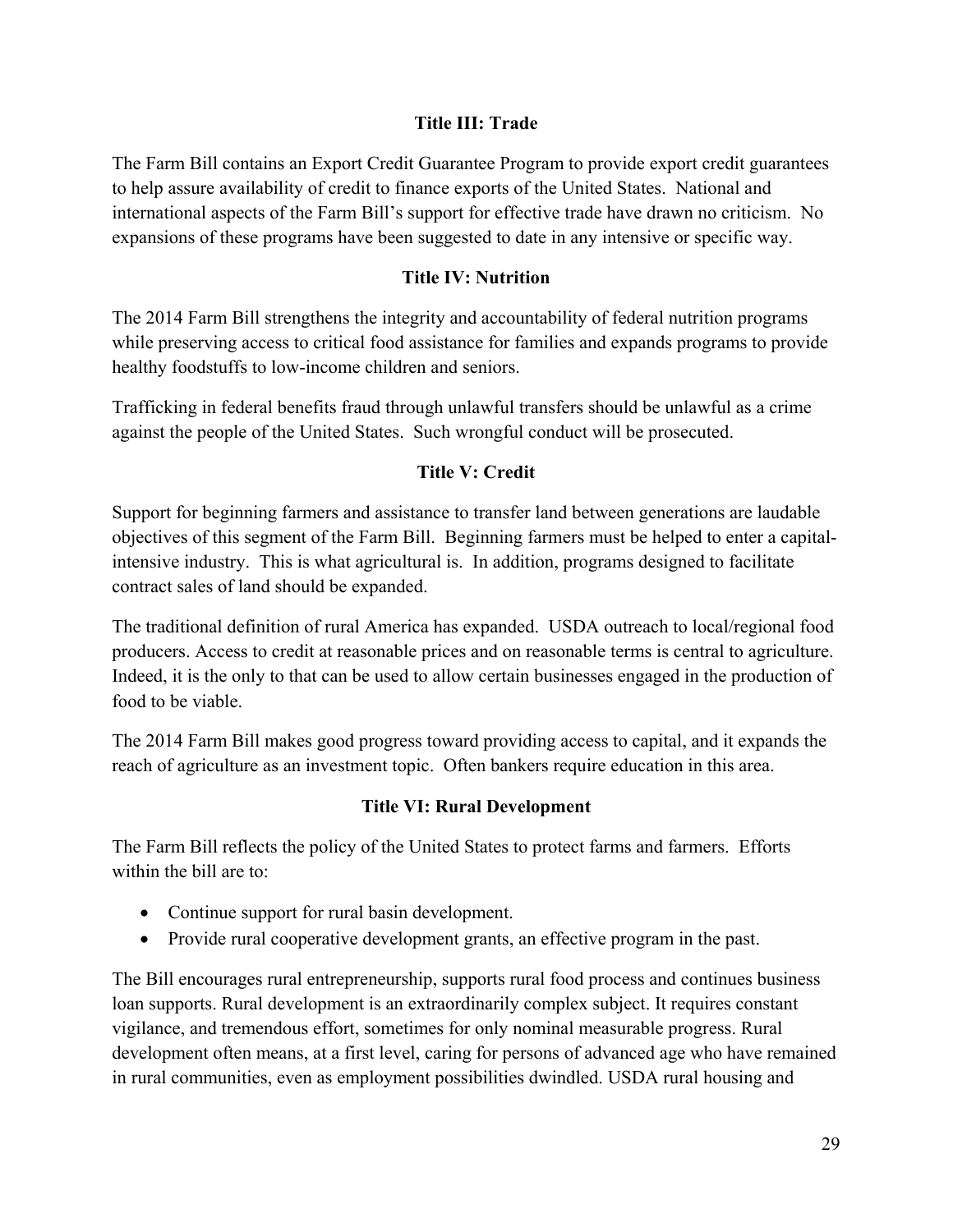community programs provide support. These programs are essential to the lives of many people in rural Nebraska. They should be kept in force.<sup>11</sup>

Many have recognized that communication tools are essential to permitting persons to choose rural America as home, while remaining connected for sophisticated work purposes. USDA Rural Development Broadband Initiatives implement the policy announced by President to achieve interconnectedness. Broadband is transformational technology. Increased funding for this purpose, along with specific development plans and tools to assure its maximal efficiency and use, are in order.

Nearly 60 million Americans live in rural areas. They have special needs to finance housing in locations where Community Banks may be hampered by residential housing restrictions imposed after the banking debacle of 2008. Economic development and business support is difficult because of the limitations on access to or availability of broadband, electrical service, at sufficient levels and in sufficient quantities, and other utility service costs, which may be a is expensive to build in the city as in a rural area, but are supported by far less tax base out in the country.<sup>12</sup> Retrofitting and expanding or rebuilding infrastructure is, itself, demanding work that requires constant support and input that is essential to Americans comprising nearly 20% of the Nation's population.

# **Title VII: Research**

The USDA has been victimized, along with others, by decisions made to preserve and expand opportunities for production in processing of food through research. Funding mechanisms within the 2012 Act are not adequate to accomplish the broad, complex aspects of the Farm Bill and its research needs. Intelligent beginnings are made.

Land Grant University research is imperiled and must be protected. Land Grant universities were intended to be the "People's Universities," with a three part mission of teaching, research and service for common people, ordinary people, the working class, the middle class in American society.

Land Grant universities and public education in general are the centerpiece of democratization of America and progress for common people. But the convocation that begins Tuesday morning, its news releases and elite attendance list are, in my opinion, signs of a broader socioeconomic disease that is moving us from a representative democracy to what is sometimes described as plutocracy, oligarchy, or corporatocracy -- and, sometimes, with more pejorative phrases.

<sup>&</sup>lt;u>.</u>  $11 \text{ http://www.rurdev.usda.gov/rd/pubs/pa1662.htm}$ 

<sup>12</sup> http://www.usda.gov/wps/portal/usda/usdahome?navid=rural-development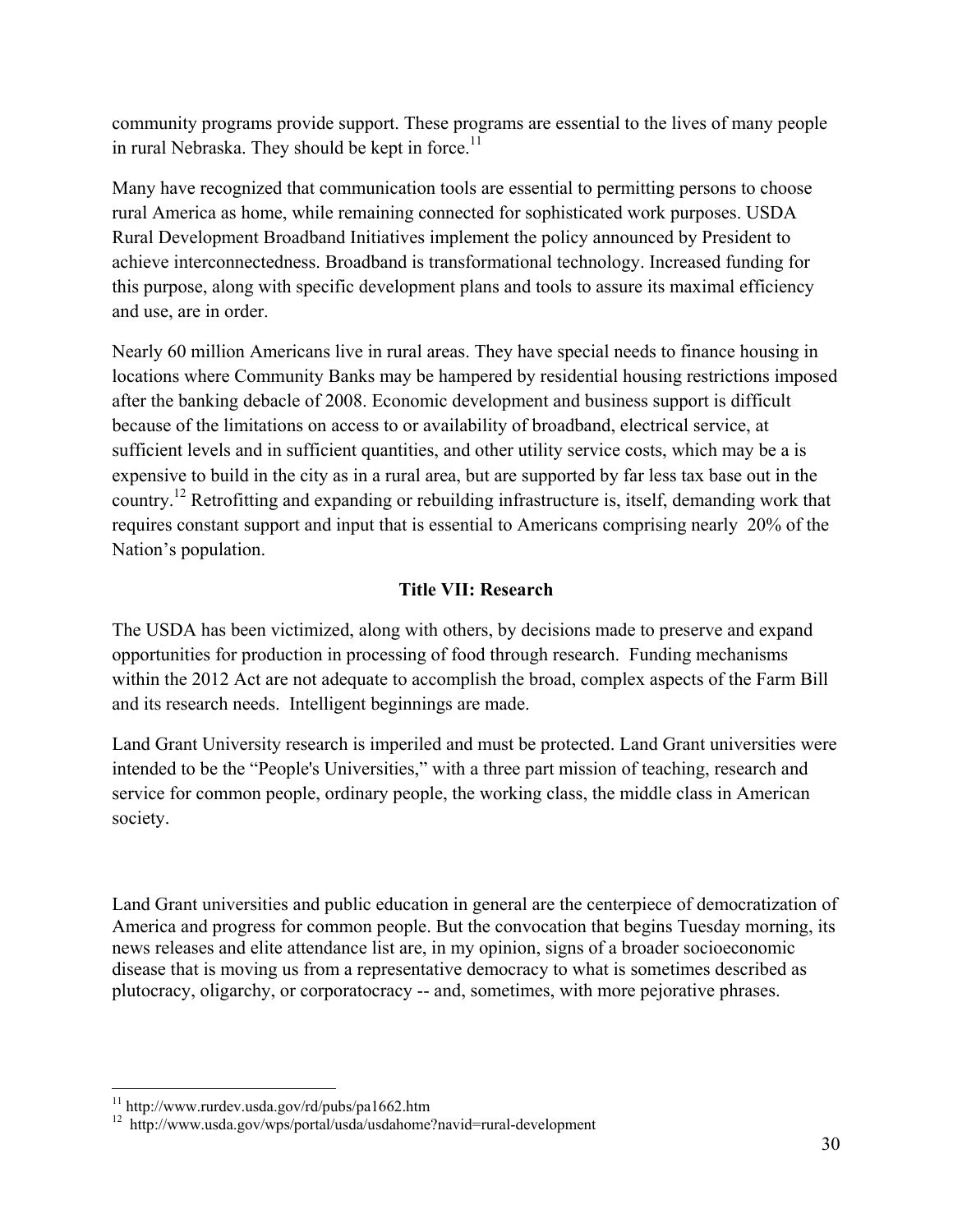The LGUs are being pulled along and increasingly influenced by a force that threatens the very soul of American democracy and the American Dream for common people. The force is favoring the few over the many, in the LGU system and in American society generally.

A convergence of problems with peak oil, global warming, environmental degradation, carbon sequestration, bio-terrorism, so-called free trade, vertical integration, consolidation, too big to fail, low farm income, declining rural areas, an unsustainable trade deficit, unsustainable American debt, growing corporate control over government, a system quickly moving from one person one vote to a system of one dollar one vote, and many other social and economic issues has led one writer to say that the emerging era may become known as "the long emergency."

Research must be objective, experimental, and accurate. Data must be gathered from a experiments run based upon appropriate hypotheses, and rational experimentation. Predetermined outcomes, or preferred solutions, prevent effective research and real

Market research is also absolutely needed. It must be objective. The research must evaluate the diminution in competitors in various ag markets, and to determine where the departed competitors have gone. Research into the effects of monopoly and monopsony practices is needed. Where undue market concentration is present, a cash market has been tripled to virtual nonexistence, or other indicia of abusive misuse of market power are present, competition must be restored. USDA, with US DOJ, must enforce the law to achieve market viability.

Further consolidation is a potential sign of progress in this area. Efforts must be made to consolidate programs to make them more effective.

## **Title VIII: Forestry**

Nebraska's two National Forests are essential state resources. The 2014 Farm Bill's confirmation of efforts to secure alternative energy sources is laudible. So too have been USDA's response to agricultural insects and disease fitness.

Forest policy is the relationship between people and the natural world. It's a delicate balancing act. Forest policy consists of the laws and regulations that guide the protection and management of our nation's forests. Forest policies help maintain healthy forest ecosystems, which are essential for working towards a sustainable future and improving our quality of life.

The basic forest policy of the United States must be to preserve the forest natural resource, harvest from it only on a scheduled, programmatic basis intended, and protect this invaluable natural resource. The role of forests in clean-air, clean water, and protecting land, are all deserving of federal attention, effort and focus to assure an adequate annual harvest, but not at the expense of the forests.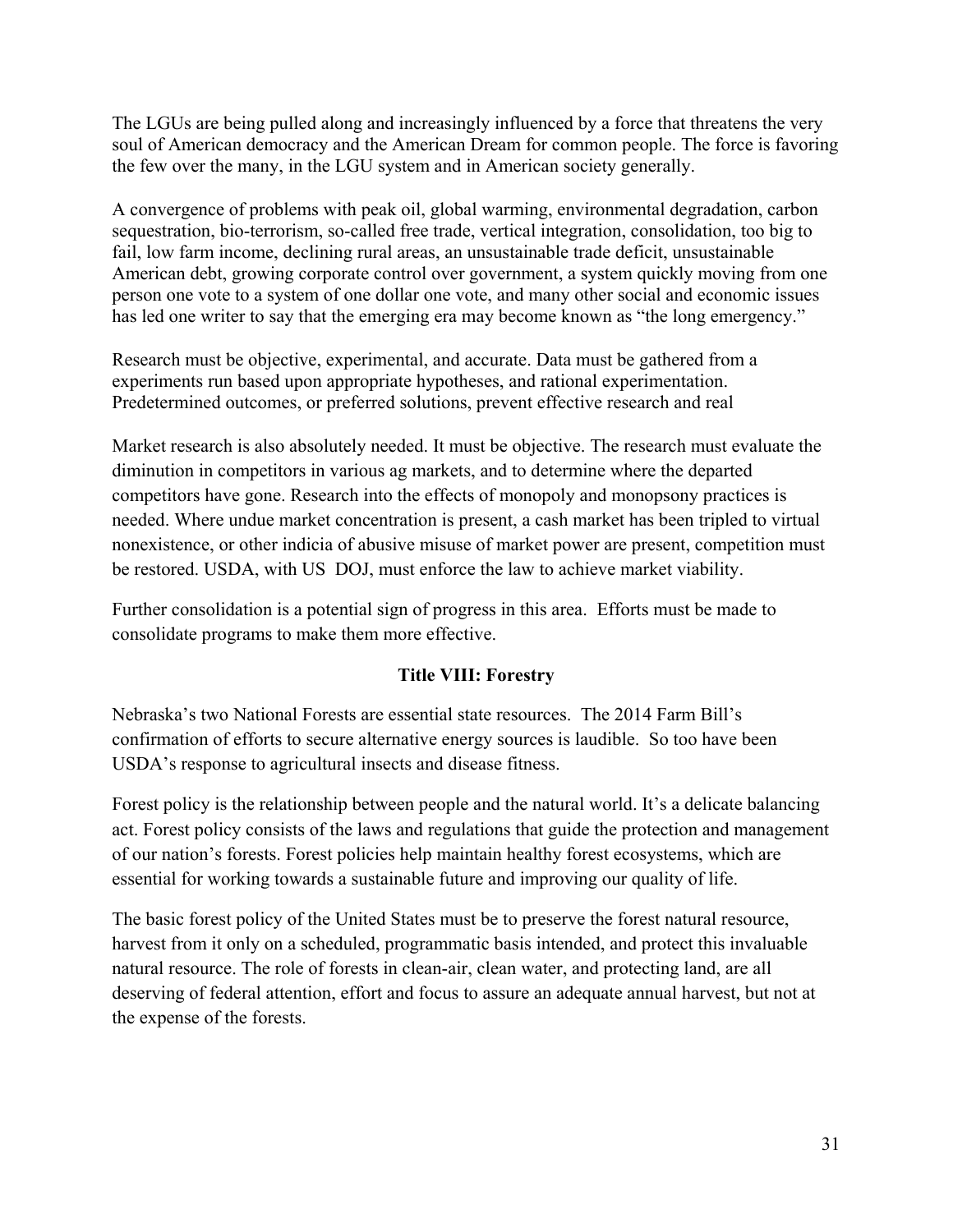# **Title IX: Energy**

An end to reliance on fossil fuels and a move to renewable energy sources is indispensable. This would advance rural America and cities within big America.

Federal programs must be expanded to encourage, at a more urgent pace, development of electricity through:

- Advanced bioenergies
- Natural resources such as wind and air must all be exploited.

Tax incentives to private companies—which favor and incentify them to become involved in alternate wind energy processes more rapidly than public organizations—requires consideration.

The Farm Bill's REAP program is applicable to rural businesses as well as farmers. It is funded by the federal government and it encourages people to expand or improve in an intelligent way.

Diminishing dependence on fossil fuels, and exclusion of fossil fuel imports, must remain highest priority objectives. As noted above, this means energy from wind, solar, and wires must be protected.

# **Title X: Specialty Crops & Horticulture**

The future of American agriculture may be largely defined by hydroponics and local production of food for many consumers. Traditional farms and farmers will not be eliminated. They are essential.

But, urban farming, specialty crop farming, and small farm sizes, producing new and exciting alternate crops for direct sales to consumers are to be protected and encouraged. The Farm Bill of 2014 does so, but even greater emphasis in this area is necessary. Specialty crop support is an essential part of this process.

Existing federal marketing orders, which date back to the 1940s, must be reviewed and where appropriate, eliminated. A primary objective must be to engender stronger and more vibrant cash markets, a great number of competitors in food processing in all sectors, and a supportive food safety system that assures the largest and most mechanized food process plants are safe.

Scientific research must focus on when and how food may be genetically modified without endangering consumers of GMO-processed foods.

Organic farming must be encouraged and fostered as healthy and of beneficial. At the same time, it must be recognized that the role of organic food in the business of supplying the entire nation is likely to be, and remain, important, but limited. Access to grocery store space and outlets are important. Just as farm-to-market programs have assisted individual producers in small-scale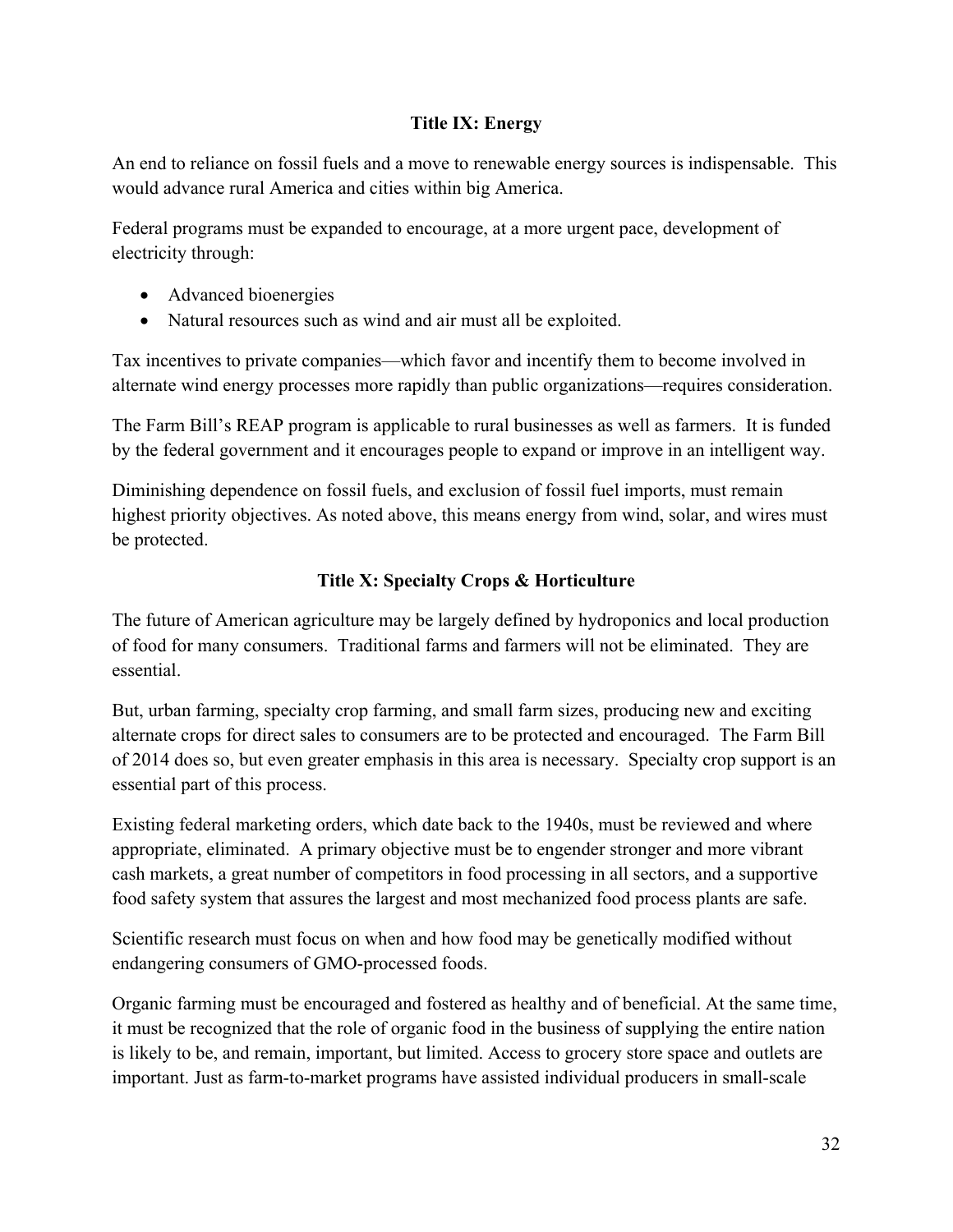settings, similar programs must provide outlets for products of small operators, farming and sustainable settings, to encourage that the best we have to offer is not diminished or lost.

# **Title XI: Crop Insurance**

Crop insurance programs for basic crops, like corn, wheat, and soybeans have proven to be highly effective. Producers appear to be ready, willing, and able to pay substantial premiums for weather and price-related risks.

Crop insurance has expanded to some specialty crops. This must continue until all crops are suitably insured.

Crop insurance claims must be reviewed and analyzed on a reasonable, prudent basis; this must occur periodically. Procedurally, this methodology, and the venue in which it occurs, should be streamlined to conform with case-processing criteria for Article III Constitutional Tribunals.

USDA's Risk Management Agency has developed a uniform insurance policy. Changes in these areas are suggested:

- Crop insurance programs must be simplified so that farmers can make the best possible coverage decisions.
- Higher premium subsidies should be provided for those who insure their crops under a "whole farm" approach
- Better quality loss adjustment procedures to improve the relationship between the crop insurance adjustment and the actual discount received in the market are needed.
- Crop insurance subsidies should be capped to avoid encouraging larger farms.

## **Title XII: Miscellaneous**

Outreach for disadvantaged farmers, grants to improve agricultural labor supply, and accommodations for veterans returning to agriculture must all be retained. So must the USDA relationship to the Indian tribes, as tribes own substantial quantities of farmland.

## **Nutrition Programs**

By far the largest expenditures in the Food Bill are for Supplemental Nutrition Assistance Programs ("SNAP"). These are commonly referred to as food stamps.

The vast majority of people who use food stamps work. They are underpaid. The Federal Minimum Wage must be raised. Labor must be paid its fair compensation for services.

Food stamp recipients should diminish in size as wages and opportunities increase. Few persons aspire to food stamps.